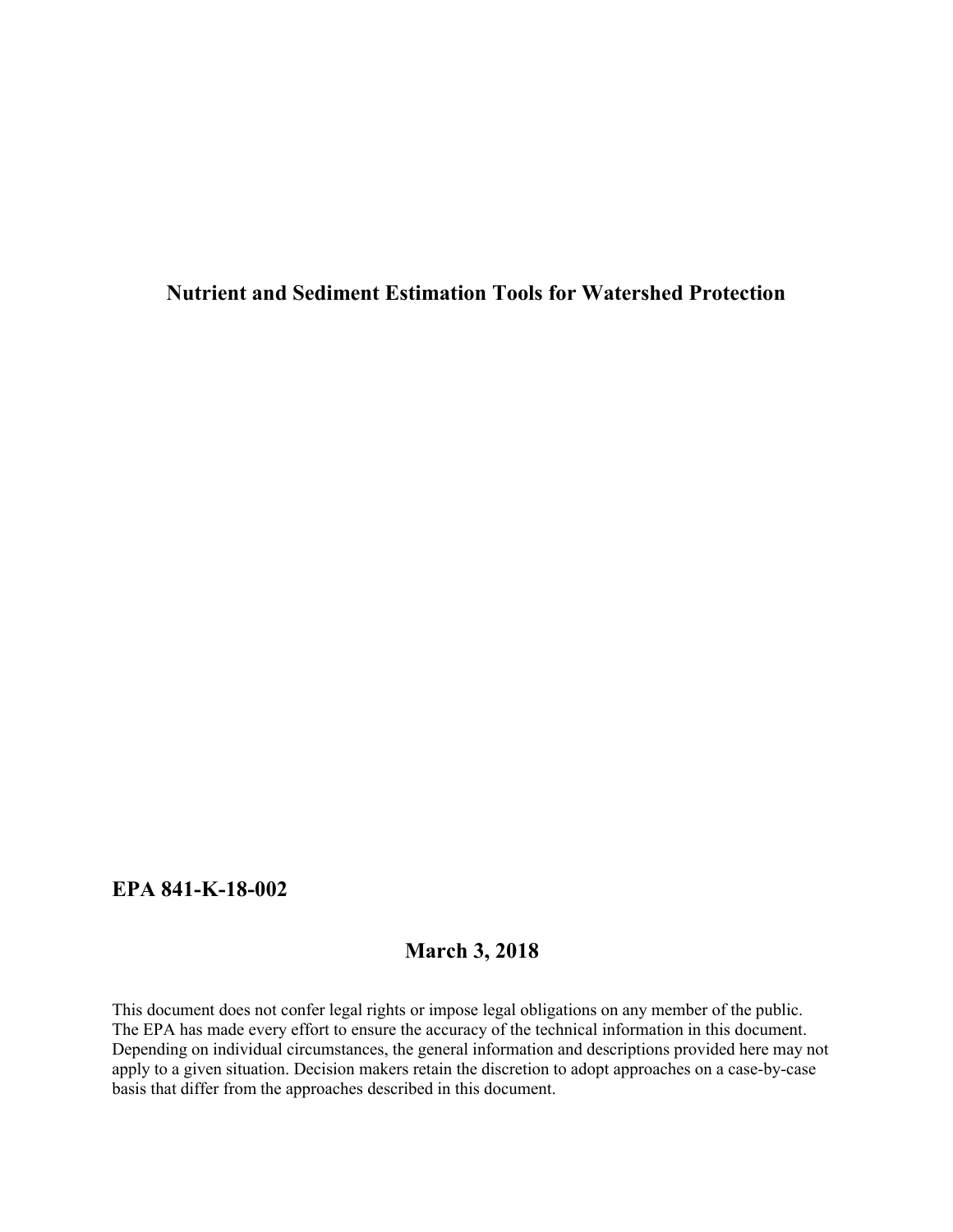## **Introduction**

Nutrient and sediment pollution affects many of our local streams and lakes, and can lead to adverse impacts such as algal blooms, fish kills, and dead zones. Given the growing importance of managing nutrient and sediment pollution there is interest in tools that can help estimate and track nutrient losses as well as provide decision support for policy or investment options. The purpose of this document is to identify and catalog many of the tools that are currently in use to estimate nitrogen, phosphorus, and sediment losses and to identify the uses for which these tools are most appropriate. Estimation tools can vary widely in terms of the land uses to which they are applicable, the scale at which they can estimate losses, the data requirements, and the sophistication of their estimates. Deciding which tool is appropriate for a given project will depend largely on the purpose of the project and understanding the tradeoffs of data and level of effort vs. accuracy.

Example uses of nutrient and sediment loss estimation tools include:

- **Watershed Scale Planning** Watershed scale tools vary in their capability of assessing the effectiveness of multiple best management practices (BMPs) or agricultural conservation practices. The size of the watershed will drive the need for accuracy, and higher or lower data needs and level of effort to operate the tool may vary.
- **Scenario Building** Scenario building refers to process of identifying one or multiple sets of BMPs to achieve a desired load reduction. This can occur at the field or watershed scale. Users should consider a tool capable of estimating a wide range of BMPs that has sufficient accuracy to meaningfully compare one scenario against the other.
- **Water Quality Trading and Other Market-based Programs** These programs involve financial payment to landowners in return for a load reduction outcome. Tools to support these programs are at the field scale and should be capable of routing flow through BMPs and calculating reduction estimates from a wide range of BMPs at high levels of accuracy. This implies that higher data needs and level of effort to operate the tool may be justified.
- **Targeting** Targeting BMPs that offer the largest load reductions and/or most cost effective load reductions will guide implementation to the lands most in need of treatment.
- **Tracking and Reporting** Reporting results, to programs and/or the public, requires tracking and reporting the cumulative load reductions from implementation over variable time scales at the watershed scale.

Once the intended use of a nutrient and sediment estimation tool is determined, such as the above examples, identify a model(s) that best fits the need by referring to Table 1. Table 1 compares models in terms of scale, sophistication, sector applicability and their ability to model BMPs. The document also provides a one paragraph description of each model. Please note the list of estimation tools discussed in this document is not exhaustive, nor are the comparison criteria used in Table 1.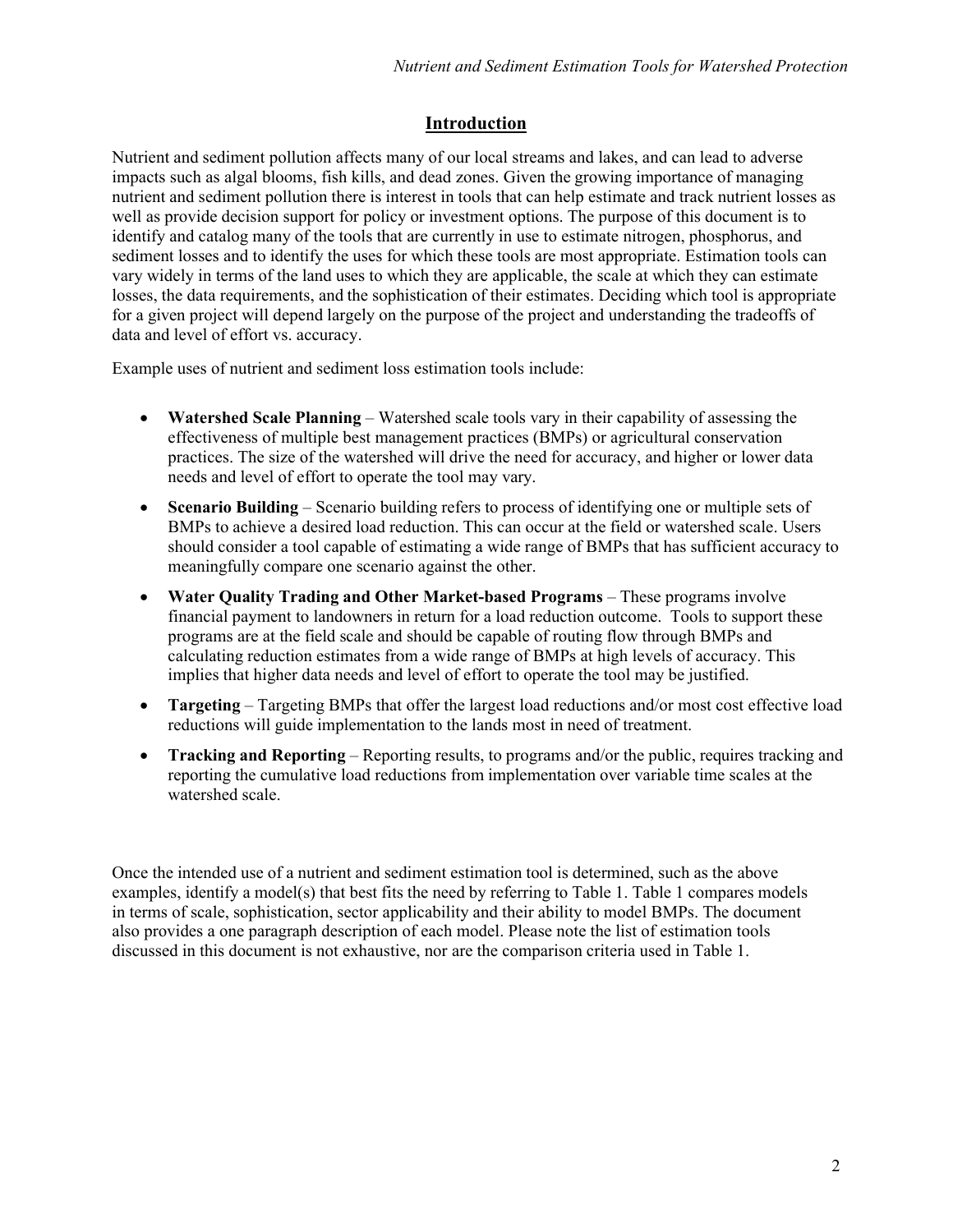### **Models for Estimating Nutrient Loads and Load Reductions**

Comparison categories appearing across the top of Table 1 are:

**Field or Watershed**: Identifies whether the tool is suited to field-scale or watershed-scale estimates. Field scale estimates typically estimate loads at the edge of a farm field or urban segment prior to then entering the waterbody. Watershed scale estimates typically estimate loads that enter the waterbody and flow within in the stream or river.

**Land Use Urban or Rural**: Identifies the type of land use to which the tool is applicable.

**Pollutant**: Indicates which pollutant(s) the tool is able to estimate. Some tools estimate other loads as well but are not listed.

**Event or Continuous**: Describes the duration of time that the model estimates. When using event-based models (e.g., individual representative storms during the year), the user may wish to extrapolate results (e.g., either by summing the results of all simulated events, or multiplying the results of the representative storm by the average number of occurrences) to arrive at a monthly or annual total load reductions. The preferred approach for monthly or annual loads would be to use a tool identified as continuous, meaning it uses hourly or daily simulation that is then summarized within the tool itself.

**BMP**: Identifies at a cursory level if the tool is able to simulate a comprehensive, moderate, or simple list of best management practices (BMPs). The tools can usually estimate load reductions from one BMP or multiple BMPs.

**Data Needs**: Provides a generalized estimate of the amount of data that is needed to provision the tool (high, medium or low).

**Level of Effort:** Provides a general estimate of the overall level of effort and sophistication required to operate the tool.

| Model            | <b>Field or</b><br>Watershed | <b>Land Use</b><br>Urban or<br>Rural | Pollutant <sup>1</sup> | <b>Event</b> or<br><b>Continuous</b> | BMP <sup>2</sup> | Data<br>$\mathrm{Needs}^3$ | <b>Level of</b><br>Effort <sup>4</sup> |
|------------------|------------------------------|--------------------------------------|------------------------|--------------------------------------|------------------|----------------------------|----------------------------------------|
| <b>Simple</b>    |                              |                                      |                        |                                      |                  |                            |                                        |
| <b>CAST</b>      | Both                         | Both                                 | P, N, S                | Event                                | $\circ$          | $\circ$                    | $\circ$                                |
| <b>LTHIA</b>     | Both                         | Both                                 | N, P, S                | Event                                |                  | $\circ$                    | O                                      |
| <b>NCANAT</b>    | Field                        | Rural                                | N, P, S                | Event                                | $\circ$          | $\circ$                    | $\circ$                                |
| Region 5         | Field                        | Both                                 | P, N, S                | Event                                | $\circ$          | $\circ$                    | $\circ$                                |
| <b>SELDM</b>     | Both                         | Urban                                | N, P                   | Event                                | $\circ$          | $\circ$                    | $\circ$                                |
| Simple Method    | Watershed                    | Urban                                | N, P                   | Event                                | $\circ$          | $\circ$                    | O                                      |
| <b>STEPL</b>     | Both                         | Both                                 | P, N, S                | Event                                | $\circ$          | $\circ$<br>$\bullet$       | $\bullet$<br>$\circ$                   |
| <b>Mid-Range</b> |                              |                                      |                        |                                      |                  |                            |                                        |
| <b>AGNPS</b>     | Both                         | Rural                                | N, P, S                | <b>Both</b>                          |                  | $\bullet$<br>●             | $\bullet$                              |
| <b>APEX</b>      | Field                        | Rural                                | N, P, S                | Continuous                           | $\bullet$        |                            |                                        |
| <b>EPIC</b>      | Field                        | Rural                                | N, P, S                | Continuous                           | $\bullet$        | ٠                          |                                        |

#### **Table 1. Comparison of models for estimating nutrient loads and load reductions**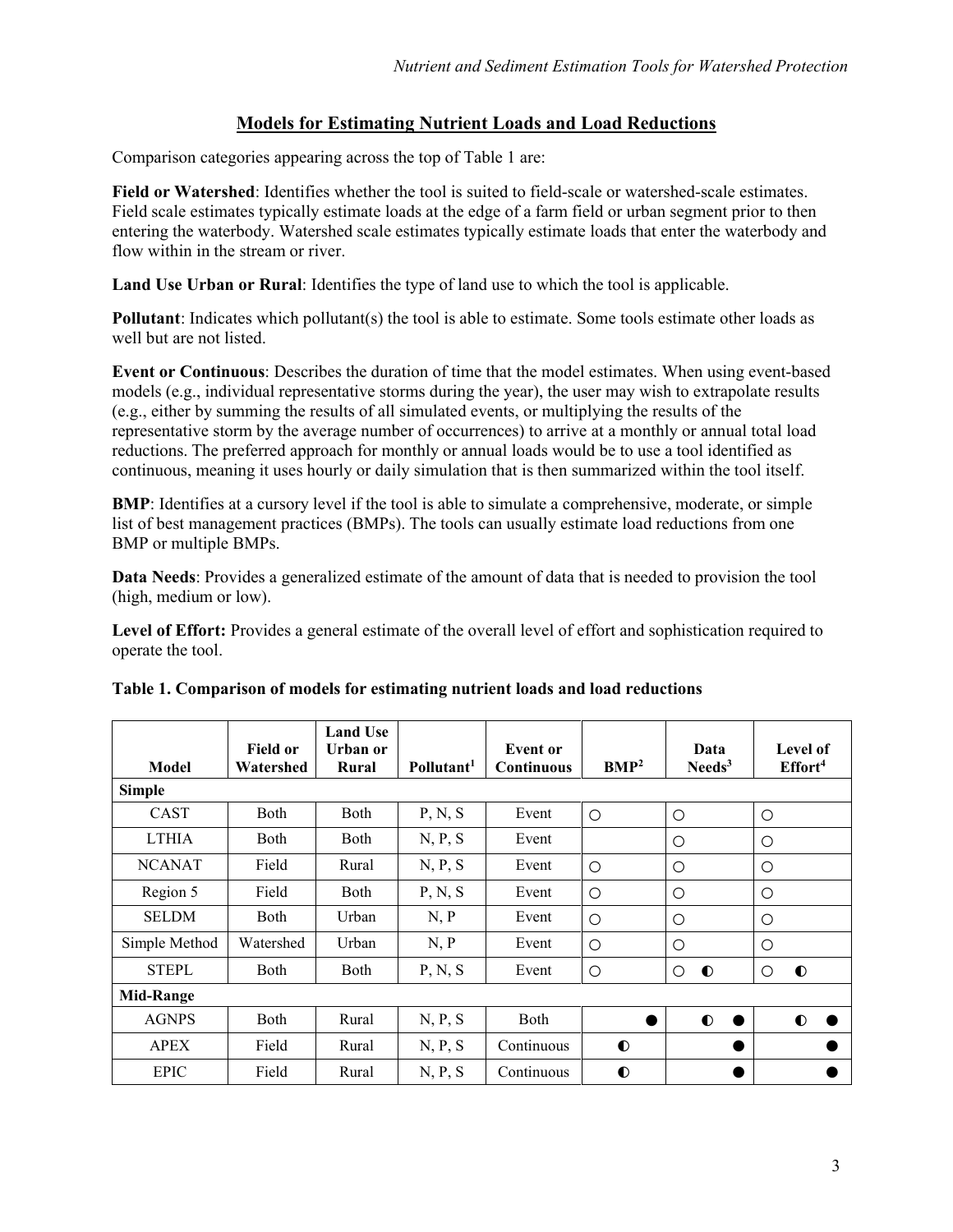| <b>Model</b>            | <b>Field or</b><br>Watershed | <b>Land Use</b><br>Urban or<br>Rural | Pollutant <sup>1</sup> | <b>Event</b> or<br>Continuous | BMP <sup>2</sup>       | Data<br>Needs <sup>3</sup> | Level of<br>Effort <sup>4</sup> |  |  |
|-------------------------|------------------------------|--------------------------------------|------------------------|-------------------------------|------------------------|----------------------------|---------------------------------|--|--|
| <b>GWLF</b>             | Watershed                    | Both                                 | N, P, S                | Both                          | $\circ$                | $\bullet$<br>$\circ$       | $\bullet$<br>$\circ$            |  |  |
| MapShed                 | Watershed                    | Both                                 | N, P, S                | Both                          | $\circ$                | $\bullet$<br>$\circ$       | $\bullet$<br>$\circ$            |  |  |
| <b>NTT</b>              | Field                        | Rural                                | N, P, S                | Continuous                    | $\bullet$              | $\bullet$                  | $\bullet$                       |  |  |
| <b>WARMF</b>            | Watershed                    | Both                                 | N, P, S                | Continuous                    |                        | $\bullet$                  | $\bullet$                       |  |  |
| <b>Detailed/Complex</b> |                              |                                      |                        |                               |                        |                            |                                 |  |  |
| <b>AGWA</b>             | Both                         | Both                                 | N, P, S                | Both                          | $\bullet$<br>$\bullet$ | $\bullet$                  | $\bullet$                       |  |  |
| <b>GLEAMS</b>           | Field                        | Rural                                | N, P, S                | Both                          |                        | $\bullet$                  | $\bullet$                       |  |  |
| <b>HSPF</b>             | Both                         | Both                                 | N, P, S                | Both                          |                        | $\bullet$                  | $\bullet$                       |  |  |
| KINEROS2                | Both                         | Both                                 | S                      | Event                         | $\bullet$              |                            |                                 |  |  |
| <b>LSPC</b>             | Both                         | Both                                 | N, P, S                | Continuous                    |                        | $\bullet$                  | $\bullet$                       |  |  |
| Opti-Tool               | Watershed                    | Urban                                | N, P, S                | Both                          | $\bullet$              | $\bullet$                  | $\bullet$                       |  |  |
| P8-UCM                  | Watershed                    | Urban                                | N, P, S                | Continuous                    |                        | $\bullet$                  | $\bullet$                       |  |  |
| <b>PRMS</b>             | Watershed                    | Both                                 | $\mathbf S$            | Both                          |                        | $\bullet$                  | $\bullet$                       |  |  |
| REMM <sup>5</sup>       | Field                        | Rural                                | N, P, S                | Continuous                    |                        |                            |                                 |  |  |
| RZWQM2                  | Field                        | Rural                                | N                      | Event                         |                        | $\bullet$                  | $\bullet$                       |  |  |
| <b>SPARROW</b>          | Watershed                    | Both                                 | N, P, S                | Continuous                    | $\circ$                |                            | $\bullet$                       |  |  |
| <b>SUSTAIN</b>          | Watershed                    | Urban                                | N, P, S                | Both                          |                        |                            | $\bullet$                       |  |  |
| <b>SWAT</b>             | Both                         | Rural                                | N, P, S                | Both                          |                        | $\bullet$                  | $\bullet$                       |  |  |
| <b>SWMM</b>             | Both                         | Urban                                | N, P, S                | Both                          | $\bullet$              | $\bullet$                  | $\bullet$                       |  |  |
| <b>TBET</b>             | Field                        | Rural                                | N, P, S                | Both                          | $\bullet$              | $\bullet$                  | $\bullet$                       |  |  |
| <b>WEPP</b>             | Both                         | Rural                                | S                      | Continuous                    |                        | $\circ$                    | $\circ$                         |  |  |
| <b>Modeling Systems</b> |                              |                                      |                        |                               |                        |                            |                                 |  |  |
| <b>BASINS</b>           | Both                         | Both                                 | N, P, S                | Both                          | $\circ$                | $\circ$                    | $\circ$                         |  |  |
| Toolbox                 | Both                         | Both                                 | N, P, S                | Both                          | $\circ$                | $\bullet$                  | $\bullet$                       |  |  |

**Symbols:** <sup>1</sup> N- Nitrogen, P - Phosphorus S - Sediment

<sup>2</sup>  $\bullet$  Detailed  $\bullet$  Medium  $\circ$  Simple

 $3$  and  $4 \bullet$  High  $\bullet$  Medium  $\circ$  Low

<sup>5</sup> Only used for buffer strip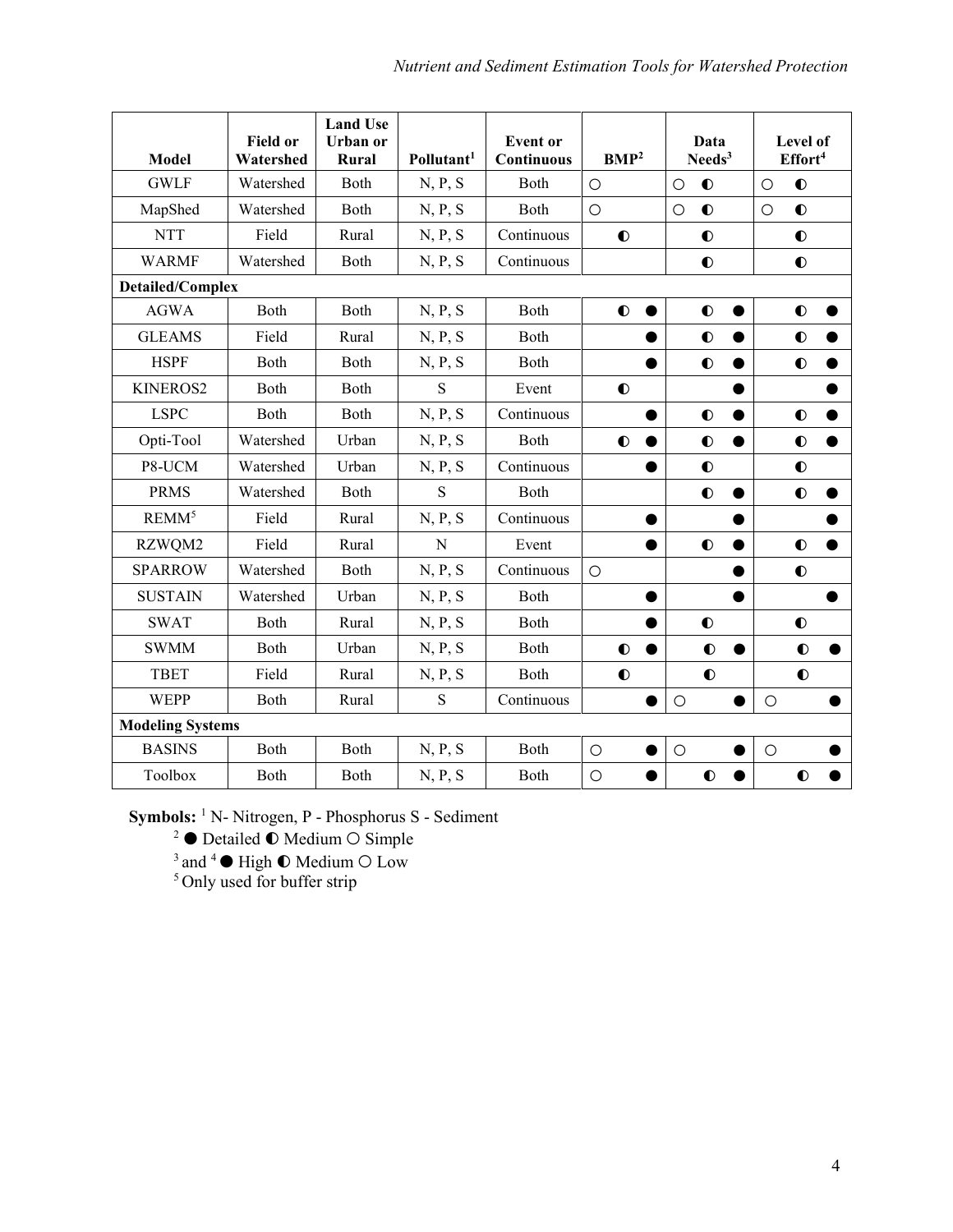### **Simple Models**

**CAST.** The Chesapeake Assessment and Scenario Tool (CAST) is a web-based nitrogen, phosphorus and sediment load estimator tool that streamlines environmental planning in the Chesapeake Bay watershed. CAST was originally developed in 2011 with funding provided by the EPA, to provide local jurisdictions with a tool to provide input into the Chesapeake Bay TMDL watershed implementation process. The Chesapeake Bay Program released an update in 2017 to reflect the conversion to the Phase 6 Chesapeake Bay watershed model (Chesapeake Bay Program 2017). The tool requires the user to specify a geographic area (such as a county), and then select BMPs to apply on that area, with options for urban, septic, forest, agriculture, animals, and manure transport. The estimated cost of BMPs is also provided by the tool, so users may select the most cost-effective practices to reduce pollutant loads. The user may alternatively provide their own estimated cost data. CAST builds the scenario and provides estimates of nitrogen, phosphorus, and sediment load reductions from all sectors and sources, acres of each BMP, and costs for the scenario. These loads are consistent with the Chesapeake Bay Program's Watershed Model. Users can create their own scenarios to develop an implementation strategy, calculate loading reductions and costs, or compare and modify existing scenarios to customize a watershed implementation analysis. CAST is free to the public and can [be accessed](http://cast.chesapeakebay.net/) at http://cast.chesapeakebay.net/.

A variation of this tool allows users to define the boundaries of a parcel and the land use areas within that parcel, called the Chesapeake Bay Facility Assessment Scenario Tool (BayFAST). [\(http://www.bayfast.org\)](http://www.bayfast.org/). The Maryland Scenario Assessment Tool (MAST) is the Maryland-specific version of CAST [\(http://www.mastonline.org\)](http://www.mastonline.org/). MAST has some Maryland-specific geographies available through the interface and also has loads available for historical years to assist with local TMDL watershed planning.

**L-THIA.** The Long Term Hydrologic Impact Analysis (L-THIA) model, developed by Purdue University, is a quick and accessible tool to estimate runoff, recharge, and nonpoint source (NPS) pollution resulting from past or proposed land use changes. L-THIA is available in three forms: L-THIA WWW, a spreadsheet version that models runoff and NPS pollution changes; ArcL-THIA, a set of Avenue scripts that automate the process of runoff impact modeling within ArcGIS (Park et al. 2013); and L-THIA GIS WWW, a form of L-THIA GIS that allows interactive mapping of an area of interest with a custom Java interface within a web browser (Lim et al 1999). L-THIA produces long-term average annual runoff, and associated nitrogen, phosphorus and suspended sediment loads (as well as bacteria and metals) for a given land use configuration based on long-term climate data for that area. Due to the use of long-term data, L-THIA focuses on average impact as opposed to a specific storm or an extreme year. Model inputs include location data, land use data, hydrologic soil groups, and land area. The model also produces graphical and tabular representations of output data to assist in the interpretation of results and to compare outputs from several runs to determine the best possible land use scenario. More information about L-THIA and L-THIA WWW can be found: [https://engineering.purdue.edu/~lthia/.](https://engineering.purdue.edu/%7Elthia/) ArcL-THIA can be downloaded from: [https://engineering.purdue.edu/mapserve/LTHIA7/arclthia/.](https://engineering.purdue.edu/mapserve/LTHIA7/arclthia/)

**NCANAT.** The North Carolina Nutrient Assessment Tool is a North Carolina-specific model that contains two agricultural field-scale tools, a Nitrogen Loss Estimation Worksheet (NLEW) and Phosphorus Loss Assessment Tool (PLAT). NCANAT was developed by North Carolina State University in collaboration with the North Carolina Department of Agriculture & Consumer Services, North Carolina Department of Environment and Natura Resources, and US Department of Agriculture (USDA) – Natural Resources Conservation Service (The N.C. PLAT Committee 2005). The agricultural nitrogen accounting tool, NLEW, uses a modified N-balance equation that accounts for nitrogen inputs and nitrogen reductions from nutrient management and BMPs. NLEW works at the field and county-level scales. PLAT is a mechanistic model that estimates potential loss of phosphorus from a field by considering particulate phosphorus, dissolved phosphorus, leachate phosphorus, and phosphorus source effects on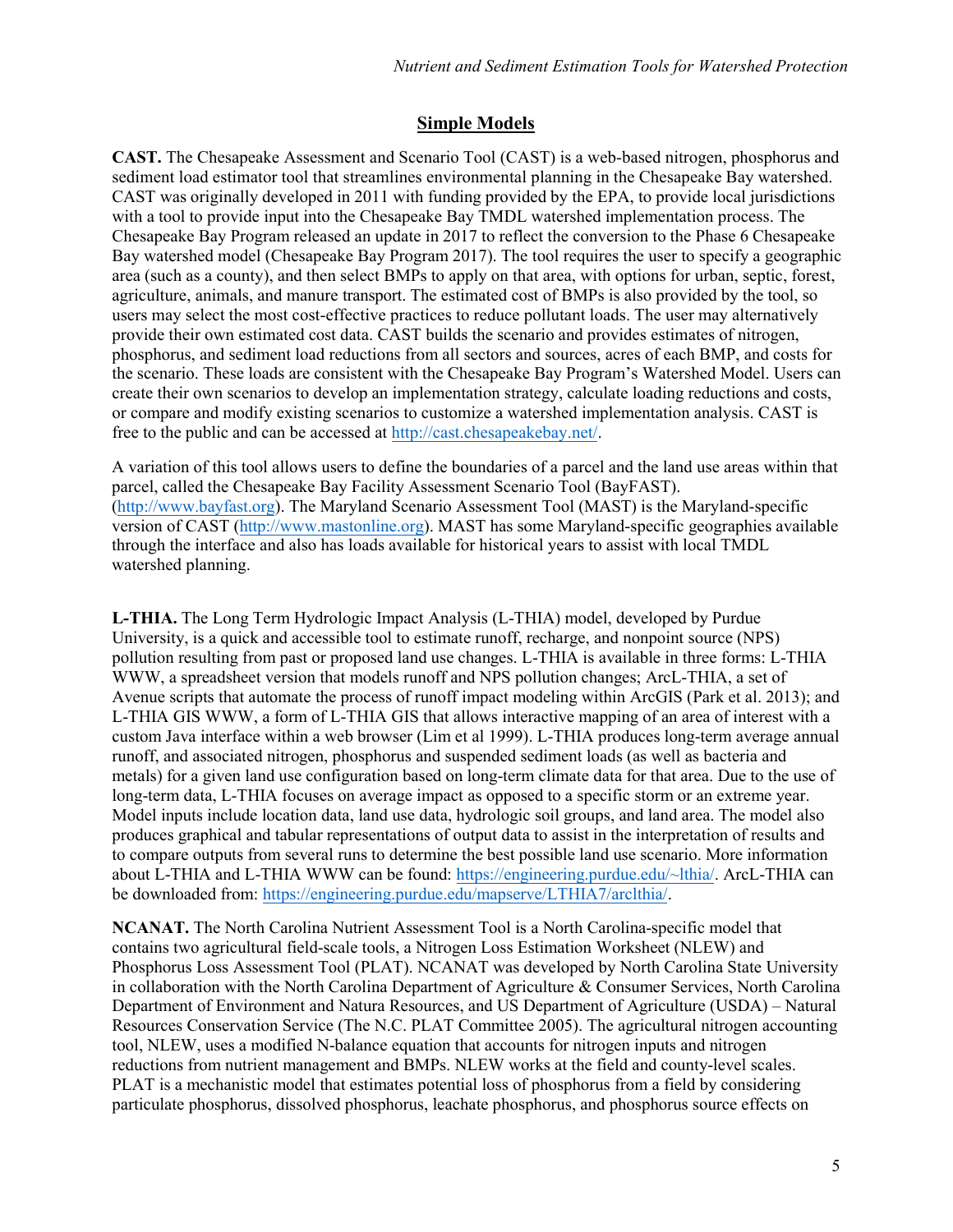phosphorus loss. The model allows you to run each tool independently or together. Inputs include crop and field information, BMP types, nutrient application rate, soil data, drainage information, and hydrologic conditions. The outputs are phosphorus indexed ratings for each of the four loss pathways expressed verbally and numerically, total phosphorus rating, and total nitrogen loss for the various BMP scenarios. To find more information and download the model, visit: <http://nutrients.soil.ncsu.edu/software/ncanat/>

**Region 5 Model.** Region 5 Model (MDEQ 1999) is an Excel workbook that provides a gross estimate of sediment and nutrient load reductions from the implementation of agricultural and urban BMPs. The algorithms for non-urban BMPs are based on the ["Pollutants controlled: Calculation and documentation](https://water.ohiodnr.gov/portals/soilwater/pdf/soil/MI_poll_man.pdf)  [for Section 319 watersheds training manual"](https://water.ohiodnr.gov/portals/soilwater/pdf/soil/MI_poll_man.pdf). The algorithms for urban BMPs are based on the data and calculations developed by Illinois EPA. A recent version of the Region 5 Model estimates the flow volume captured and treated by urban stormwater controls (infiltration practices) and adds the functionality of estimating baseline load based on the annual rainfall and event mean concentration in the surface runoff. The Region 5 Model is available to the public at [http://it.tetratech-ffx.com/steplw](http://it.tetratech-ffx.com/steplweb)eb.

**SELDM.** The Stochastic Empirical Loading and Dilution Model (SELDM), an update to the FHWA Pollutant Loading Model for Highway Stormwater Runoff, was developed jointly by USGS and Federal Highway Administration (FHWA) in 2013 (Granato 2013). The new model incorporates the existing model in a new software platform and calculates the risk of exceeding water quality criteria with and without defined BMPs. SELDM calculates annual runoff loads and can run simple annual lake-loading analyses. The model provides information on the probability distributions of the following: precipitation characteristics, highway runoff volumes, highway runoff concentrations, upstream flow, upstream receiving-water concentrations, and structural BMP performance. Through USGS, national data sets are available for users to choose the most representative data for their site to use in the model. The available data includes highway-runoff quality, precipitation, streamflow, runoff coefficients, and background water quality. The most recent version includes a different formula to calculate exceedance percentiles. More information is available on the USGS site:

<https://webdmamrl.er.usgs.gov/g1/ggranato/Software/seldm.html>

**Simple Method.** The Simple Method (Schueler 1987) is an empirical approach developed for estimating pollutant export from urban and developing areas. It is used at the site-planning level to predict pollutant loadings under a variety of development scenarios. This method is best used for a development site, watershed or subwatershed and when data availability is limited, as it requires a modest amount of information. The inputs include: drainage area, pollutant concentrations, a runoff coefficient, which uses impervious cover data, and precipitation data. Pollutant concentrations of phosphorus, nitrogen, chemical oxygen demand, biochemical oxygen demand, and metals are calculated from flow-weighted concentration values for new suburban areas, older urban areas, central business districts, hardwood forests, and urban highways. The method relies on the National Urban Runoff Program (NURP) data for default values. Information on The Simple Method can be found at the following web locations. [https://www.des.nh.gov/organization/divisions/water/stormwater/documents/wd-08-20a\\_ch8.pdf](https://www.des.nh.gov/organization/divisions/water/stormwater/documents/wd-08-20a_ch8.pdf) or <https://www.hydrocad.net/pdf/NY-Simple-Method.pdf>

**STEPL.** Spreadsheet Tool for Estimating Pollutant Load (STEPL) employs simple algorithms to calculate nutrient and sediment loads from different land uses and the load reductions that would result from the implementation of various BMPs (Tetra Tech 2011). STEPL provides a user-friendly Visual Basic (VB) interface to create a customized spreadsheet-based model in Microsoft Excel. It computes watershed surface runoff; nutrient loads, including nitrogen, phosphorus, and 5-day biological oxygen demand (BOD5); and sediment delivery based on various land uses and management practices.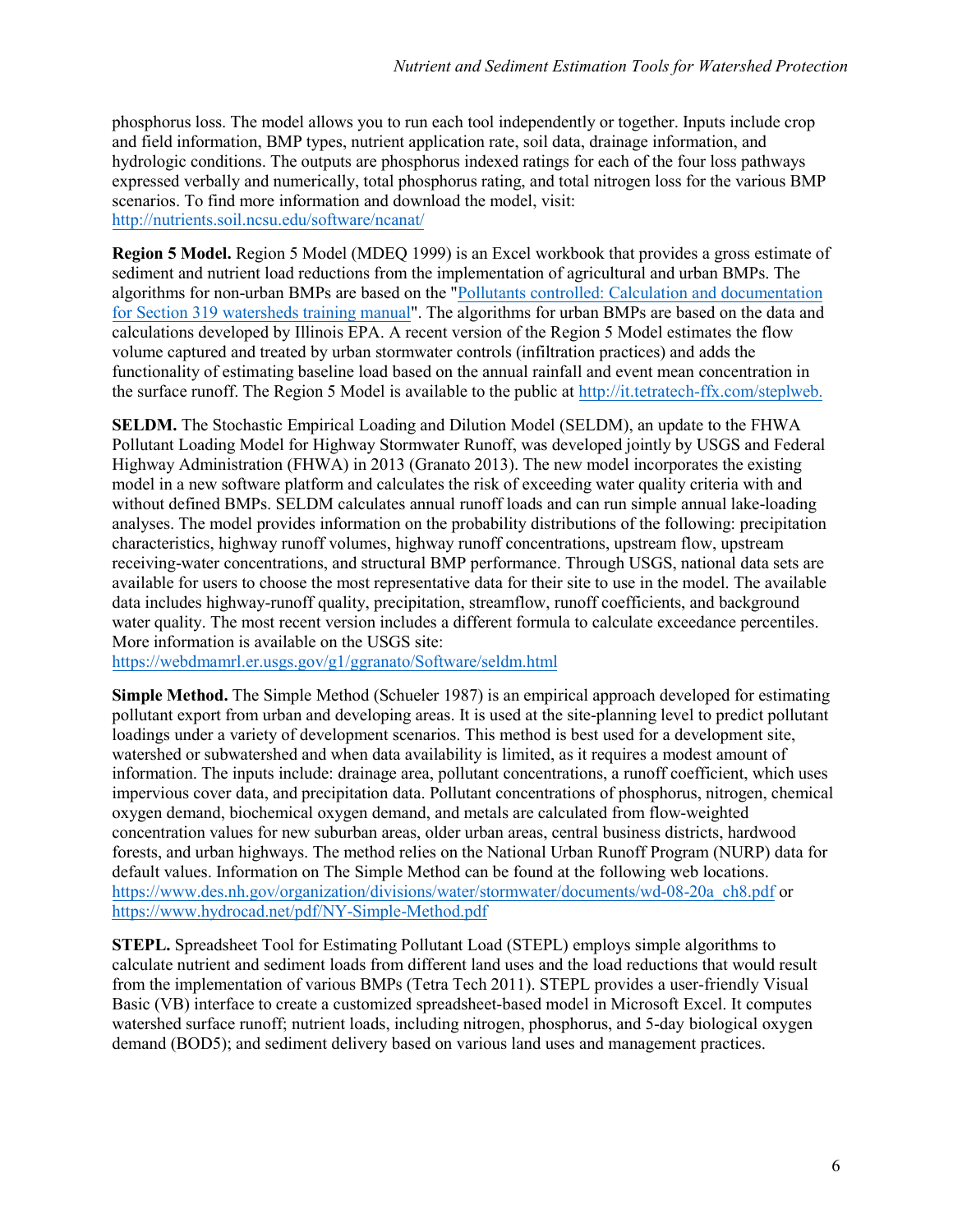For each watershed, the annual nutrient loading is calculated based on the runoff volume and the pollutant concentrations in the runoff water as influenced by factors such as the land use distribution and management practices. The annual sediment load (sheet and rill erosion only) is calculated based on the Universal Soil Loss Equation (USLE) and the sediment delivery ratio. The sediment and pollutant load reductions that result from the implementation of BMPs are computed using the known BMP efficiencies. The STEPL package is available to the public a[t http://it.tetratech-ffx.com/steplweb.](http://it.tetratech-ffx.com/steplweb)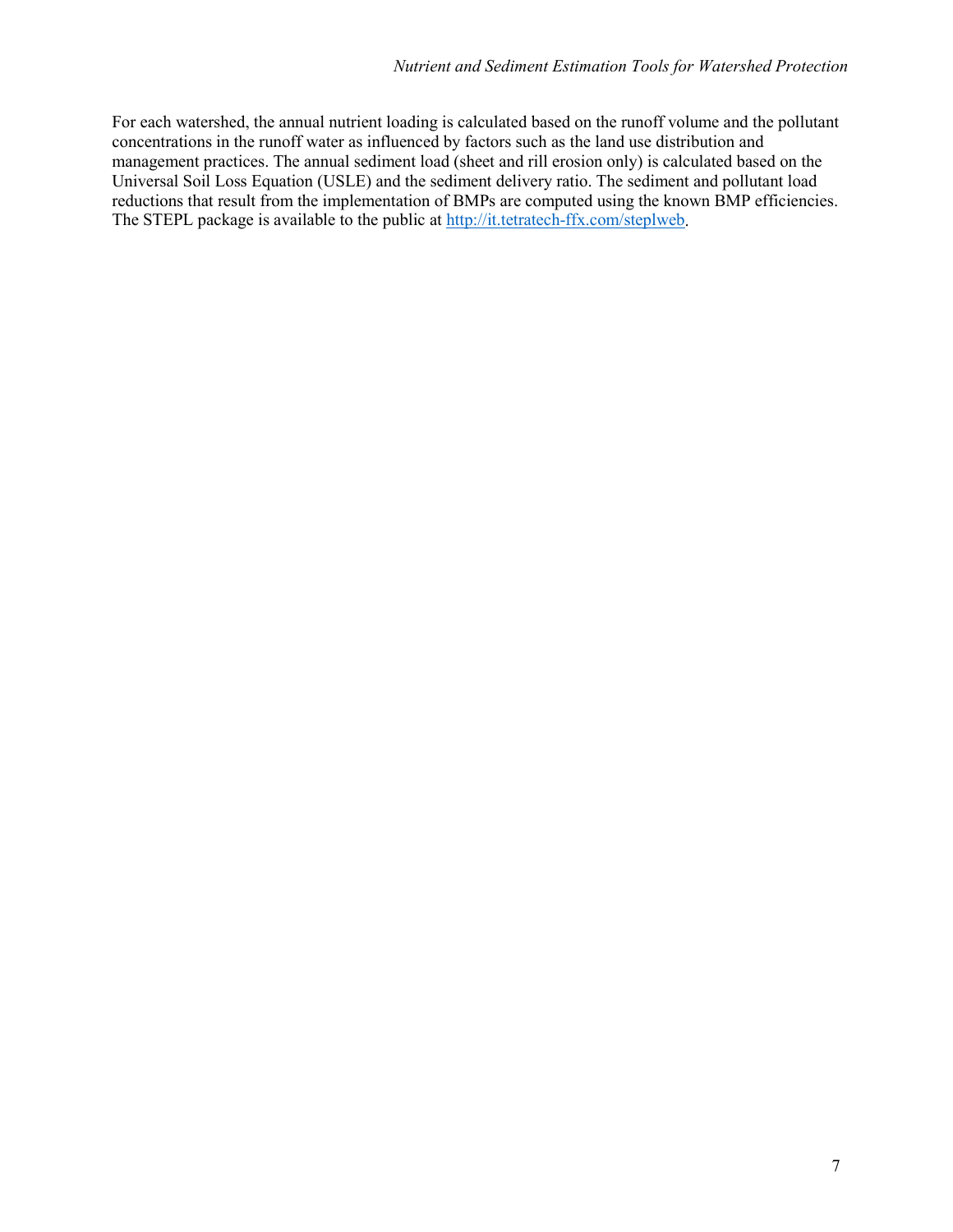### **Mid-Range Models**

**AGNPS.** Agricultural Non-Point Source Pollution Model (AGNPS) (Young 1989), developed by the USDA Agricultural Research Service (ARS), is designed to estimate loads from agricultural watersheds and to assess the relative effects of alternative management programs. The term "AGNPS" no longer refers to the single event AGNPS of the mid-1990's, but now refers to the system of modeling components. The model simulates surface water runoff along with nutrient (nitrogen, phosphorus, and organic carbon) and sediment constituents associated with agricultural nonpoint sources, as well as point sources such as feedlots, wastewater treatment plants, and streambank or gully erosion.

Several versions that integrate the model with geographic information system (GIS) and Windows-based graphical user interfaces are available. For instance, the Annualized AGNPS (AnnAGNPS) is a continuous-simulation, multi-event modification of the single-event model AGNPS, which can be used to estimate annualized loads and load reductions (Binger, Theurer and Yuan 2015). AnnAGNPS versions 5.0 and later incorporate enhanced features for many input and output options including ephemeral gullies, automated calibration for pollutants, actual or potential evapotranspiration climate files, and the ability to enter unlimited climate stations with any naming convention. AnnAGNPS also now has the capabilities of the revised universal soil loss equation (RUSLE), an erosion model that evaluates the degree of soil erosion caused by rainfall and associated overland flow and which is often used as a regulatory and conservation planning tool. Additionally, the capability of importing RUSLE2 databases into AnnAGNPS is now available. RUSLE2 is the advanced erosion model that extends the basic USLE structure but with a more user-friendly interface and that uses more physically meaningful input values that are widely available and easily obtained.

AnnAGNPS can now run more comprehensive evaluations of stream systems in regard to channel evolution, erosion, or in-stream structures with the integration of a channel network evolution model, CCHE1D, and a stream corridor model, CONCEPTS. The most recent version of AnnAGNPS also includes an updated output processer. For more information, visit <https://www.nrcs.usda.gov/wps/portal/nrcs/detailfull/null/?cid=stelprdb1042468>

**APEX.** The Agricultural Policy/Environmental eXtender (APEX) model (Gassman et al., 2010) was developed by the Blackland Research and Extension Center in Temple, Texas [\(http://epicapex.tamu.edu/apex/\)](http://epicapex.tamu.edu/apex/). The APEX model is a flexible and dynamic tool that can perform longterm simulations to addresses the impacts of management on environmental and production issues for whole farms and small watersheds. The modeling framework can evaluate a wide array of management strategies applied to crop, pasture, and grazing lands and estimates long-term sustainability of land management with respect to erosion due to water and wind, economics, water supply, water quality, soil quality, plant competition, weather and pests for crop land as well as grazing and pasture land. Management capabilities simulated include: irrigation; surface and subsurface drainage; furrow diking; buffer strips; terraces; waterways; windbreaks; fertilization and manure management, lagoons and water retention reservoirs, crop selection and rotation; fertilizer, nutrient and pesticide fate and application; grazing management; tillage timing and intensity; and harvest timing and methods. Furthermore, APEX can address strategic implications of global climate/ $CO<sub>2</sub>$  changes; confined animal feeding facilities, production systems for bioenergy; and other spin off applications.

APEX's unique feature is the ability to subdivide farms or fields by soil type, landscape position, surface hydrology or management configuration represent crop diversity and landscape characteristics within a field or farm. Each subarea may be linked with each other according to the water routing direction in the farm or watershed, starting from the most distant subarea towards the watershed outlet. Several APEX interfaces and tools have been developed to support the development of APEX application such as i\_APEX, ArcGIS APEX, WinAPEX-GIS, and SWAT-APEX. A brief description of these tools can be found in Gassman et al., 2010. The APEX model can be downloaded from [http://epicapex.tamu.edu/model-executables/.](http://epicapex.tamu.edu/model-executables/)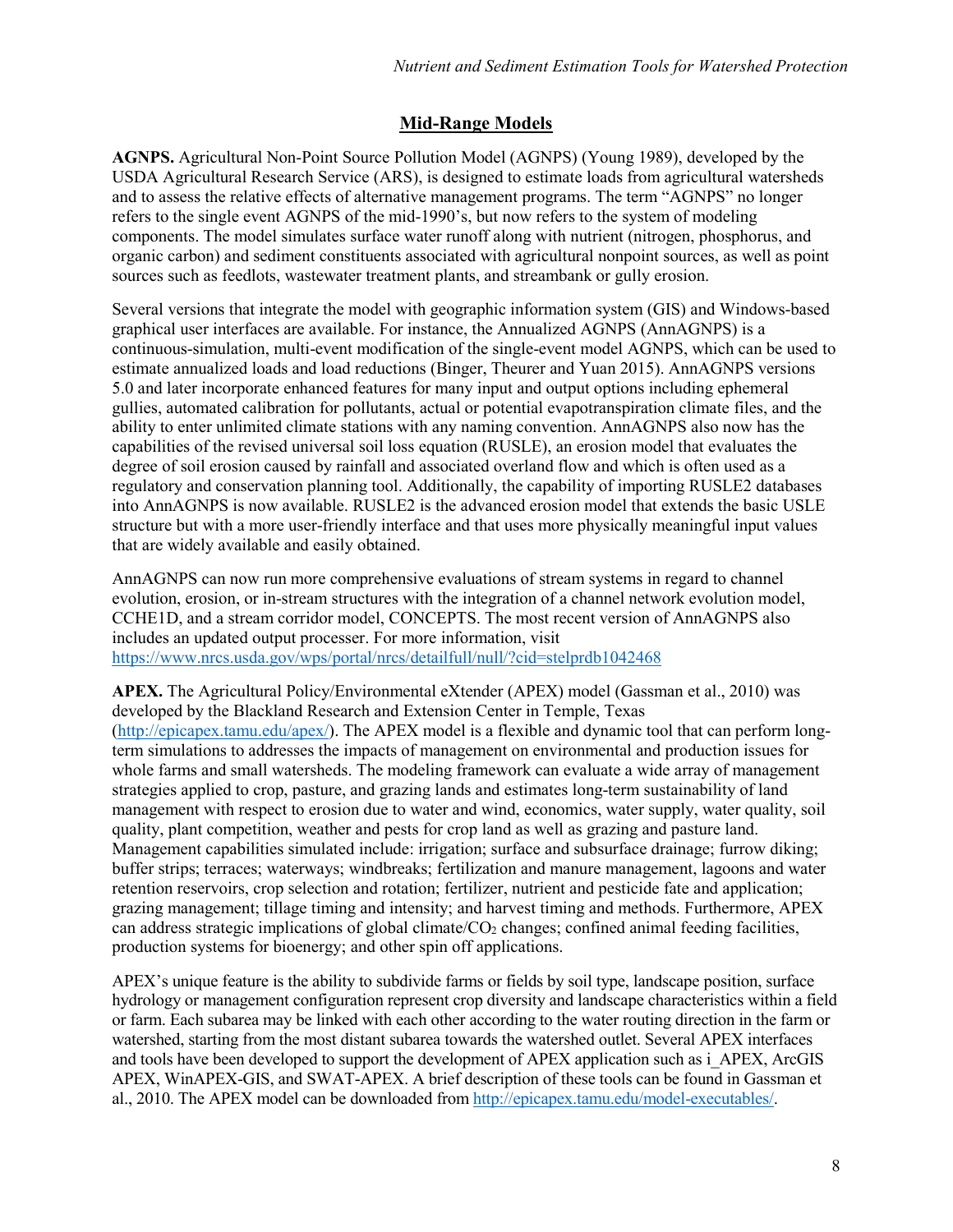**EPIC.** The Erosion Productivity Impact Calculator (EPIC) is a field-scale continuous simulation model that assesses the effects of soil erosion on agricultural productivity and water quality (Sharpley and Williams 1990). It can predict the effects of management decisions on soil, water, nutrient, and pesticide movements and their combined impacts on soil loss, water quality, and crop yields for areas of homogeneous soils and management. The model includes two options of estimating the peak runoff rate – the modified rational formula and the SCS TR-55 method. The EPIC wind erosion model, WECS (Wind Erosion Continuous Simulation), is used to calculate wind characteristics, including erosion due to wind. The model simulates several contamination processes including denitrification, mineralization, nitrate losses, organic nitrogen transport, nitrification, soluble phosphorus loss in surface runoff, and mineral phosphorus cycling. All forms of phosphorus can be differentiated within the model. EPIC has been improved over the years through additions of algorithms to simulate water quality, nitrogen and carbon cycling, climate change, and the effects of atmospheric carbon dioxide. The model can be configured for a wide range of crop rotations and other vegetative systems, tillage systems, and other management practices. The model can also assess the cost of erosion for determining optimal management strategies. A copy of EPIC can be obtained from [http://epicapex.tamu.edu/model-executables/.](http://epicapex.tamu.edu/model-executables/)

**GWLF.** The Generalized Watershed Loading Functions (GWLF) model was developed at Cornell University to assess the point and nonpoint loadings of nitrogen and phosphorus from a relatively large, agricultural and urban watershed and evaluate the effectiveness of certain land use management practices (Haith and Shoemaker. 1997). One advantage of this model is that it was written with the express purpose of requiring no calibration, making extensive use of default parameters. The GWLF model includes rainfall/runoff and erosion and sediment generation components, total and dissolved nitrogen and phosphorus loadings, and septic system loads and point source discharge data. The simulation results can be used to identify and rank pollution sources and evaluate basin-wide management programs and land use changes. The model also includes several reporting and graphical representations of simulation output to aid in interpretation of the results. For more information, download the document from this link [http://cwam.ucdavis.edu/pdfs/GWLF.pdf.](http://cwam.ucdavis.edu/pdfs/GWLF.pdf)

Versions that integrate the model with GIS and Windows-based graphical user interfaces are available. BasinSIM 1.0 is a model that was developed at the Virginia Institute of Marine Science, College of William and Mary [\(http://web.vims.edu/bio/vimsida/bsabout.html\)](http://web.vims.edu/bio/vimsida/bsabout.html), which predicts sediment and nutrient loads for small to mid-sized watersheds using the GWLF, a graphic Windows interface, and extensive databases. An in-stream routing and sediment transport component in BasinSIM 1.0 employs the algorithms in AnnAGNPS to simulate sediment transport.

**MapShed.** Pennsylvania State University developed a GIS-based tool that incorporates GWLF and enhances the functionality using a free GIS software package called MapWindow (Evans and Corradini 2016). MapShed replaces AVGWLF, which used proprietary ArcView software. Moving the tool to a free GIS platform makes it more accessible to a larger number of users. MapShed has enhanced capabilities, such as improved simulation of pollutant transport processes in urban settings, improved assessment of the effects of BMPs on pollutant load reduction, and the inclusion of streambank erosion, agricultural tile drainage routines. The tool automatically derives values for the required model input parameters for the watershed model. Through the interface the user can also access regional climate data to create weather data for a given watershed simulation. The latest version of MapShed includes more direct simulation of loads from farm animals and a new pathogen load estimation. MapShed also includes the GWLF-e model, which uses the algorithms previously included in PRedICT to evaluate the implementation of both rural and urban pollution reduction strategies at the watershed level. GWLF-e compares point and nonpoint pollution loads between scenarios of current and "future" conditions. Future scenarios could include different pollution reduction strategies, stream protection activities, septic system conversions to centralized wastewater treatment, and treatment plant upgrades. For more information, visit [http://www.mapshed.psu.edu/index.htm.](http://www.mapshed.psu.edu/index.htm)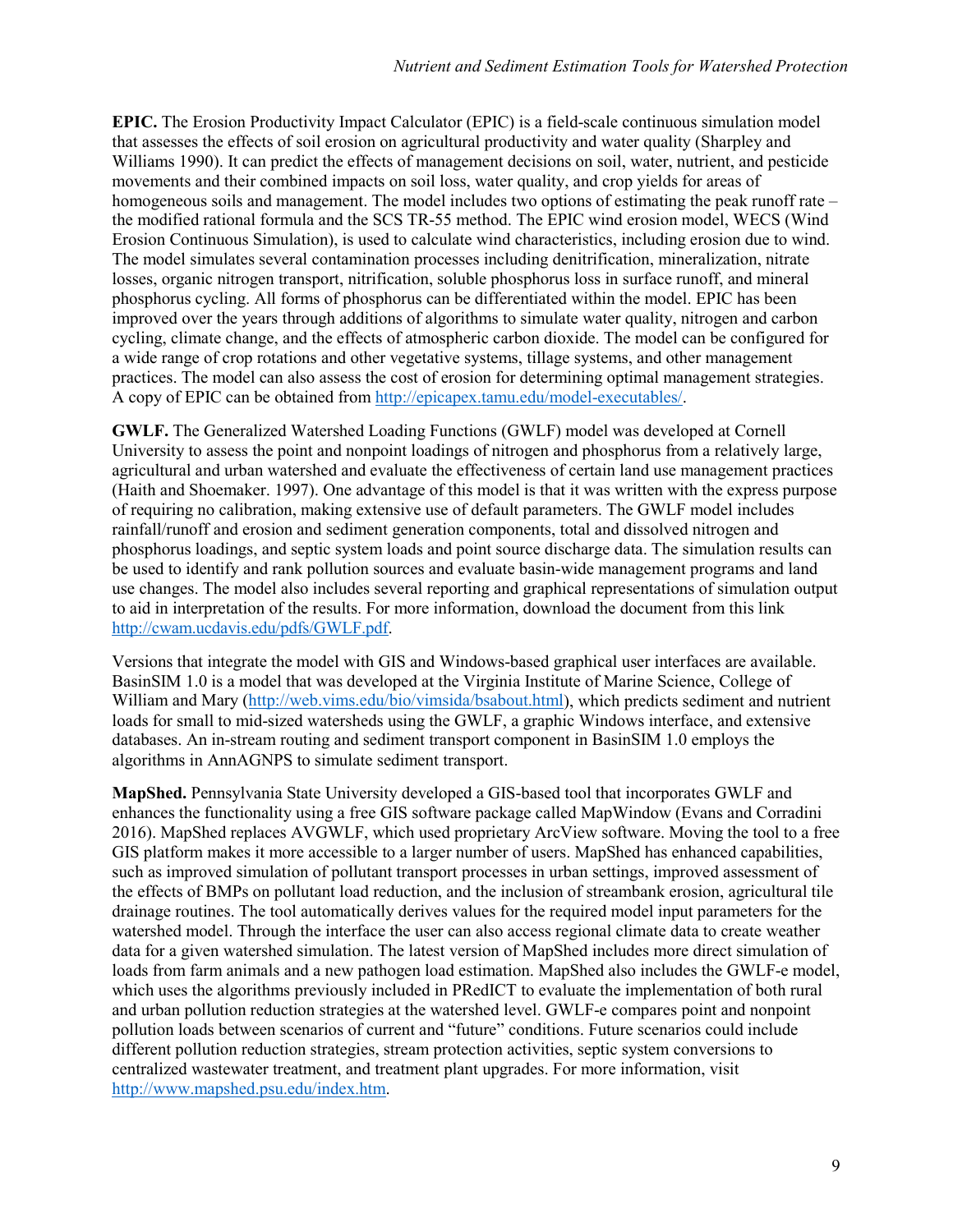MapShed is scheduled to be phased out by late 2018 and replaced by a web-based platform called Model My Watershed, which is a component of a larger application called Wikiwatershed. More information on these tools can be found at [wikiwatershed.org.](https://wikiwatershed.org)

**NTT.** The Nutrient Tracking Tool is a farm-scale tool developed by the Texas Institute of Applied Environmental Research (TIAER) at Tarleton State University in collaboration with USDA-NRCS (Saleh et al., 2011 and 2015). NTT is a user-friendly web-based platform to access the underlying APEX (Agricultural Policy Environmental eXtender) tool, which is a process-based model that uses soil, weather and management information to estimate on farm losses of sediment, nitrogen and phosphorus, through leaching and runoff, and to predict yields on cropland and pasture. APEX is described in more detail elsewhere within this document. NTT was designed to be accessible to the typical farmer and features a user-friendly interface and simplified inputs. The NTT interface allows users to delineate their field(s) using an interactive map for any location in the mainland U.S. and Puerto Rico. The interactive map captures the soils, slope, and weather specific to the selected area. The user can enter field management characteristics, including crop schedule, planting and harvesting dates, grazing operations, fertilizer/manure operations and tillage operations. The user may also indicate one or more conservation practices present on the field, including tile drains, irrigation, buffers, etc. In addition, there are many conservation practices that are represented as part of the field management information entered by the user, e.g. tillage, nutrient management and cover crops. NTT allows the user to enter multiple management scenarios for any field and compare losses between the baseline and conservation management scenarios. Users may choose to run fields individually, or simulate routing by linking the fields. The estimated losses are the result of a  $30+$  year simulation over historic weather and thus represent the average annual losses for the field given the crop rotation and management practices. Simulation results can be viewed as monthly averages or annual averages. The model can be accessed at [http://nn.tarleton.edu/NTT/.](http://nn.tarleton.edu/NTT/)

**WARMF.** The Watershed Analysis Risk Management Framework was developed by Systech Water Resources to support a watershed approach to simulating hydrologic, physical, chemical and biological processes to help users understand their watershed (Systech Engineering 2001). The model has a graphic user interface making it user-friendly. Land uses are represented at the catchment scale and multiple land uses, including urban and agricultural types, can be represented as a percentage of each catchment; point and non-point sources are represented spatially; and the user defines the routing through the watershed. Watershed physical processes can be simulated on a one minute up to a daily time step. Water volume and approximately 40 water quality parameters, including pH, metals, pesticides, nutrients, turbidity, algae, bacteria and mercury bioaccumulation, are simulated. WARMF can represent land use, river segments, canopy, bed sediment, and up to five soil layers. CE-QUAL-W2 was added to WARMF to include 2D reservoir modeling. The TMDL module allows users to define target criteria and WARMF to calculate the point and non-point source loading reductions and whether criteria are met. Multiple allocation scenarios can be run and displayed in the Consensus module, which presents the modeled data in a format suitable for technical and non-technical stakeholders. More information and a copy of the WARMF can be obtained at [http://systechwater.com/warmf\\_software/.](http://systechwater.com/warmf_software/)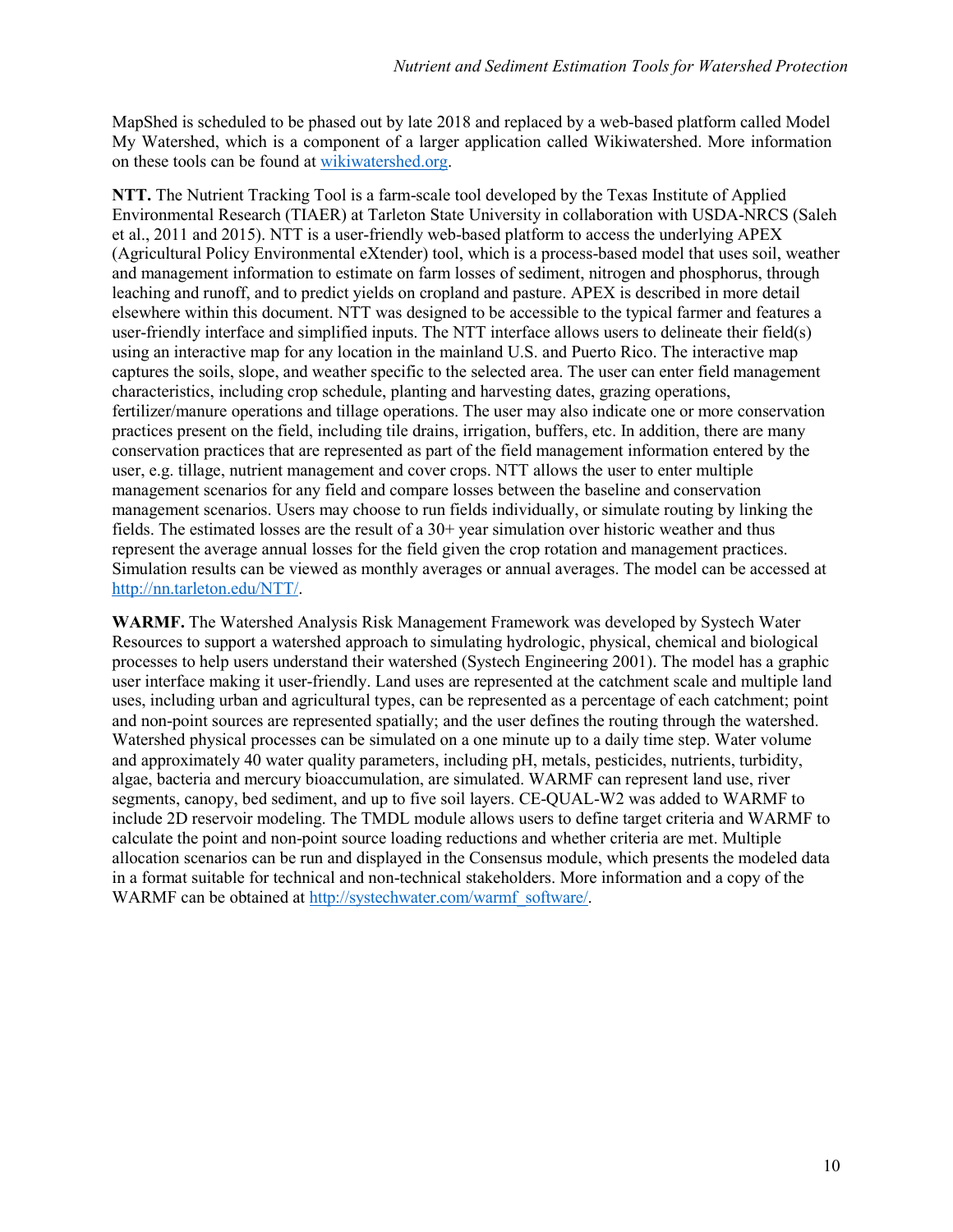## **Complex Models**

**AGWA.** Automated Geospatial Watershed Assessment (AGWA), developed by the USDA-ARS Southwest Watershed Research Center, in cooperation with the EPA Landscape Ecology Branch, is designed to automate the transformation of spatial datasets into model input files for either KINEROS2 or SWAT and evaluate the model results (USDA, USEPA, University of Wyoming, n.d.). AGWA is a GISbased system that can be used as an event-oriented or continuous daily time step model, depending on which watershed runoff and erosion simulation model the user chooses. AGWA is useful as a research tool for hydraulic modeling, but can also be used as a watershed assessment tool using hydraulic response as the metric of change. The effects of land use change can be assessed in small watershed to basin-scale studies, if multiple land cover data sets are available. AGWA can generate alternative future landuse/cover scenarios and display differences between simulation outputs designed to provide decision support when combined with planning efforts. AGWA does require a large set of GIS data and assumes the user has previously compiled the necessary GIS data layers. An AGWA Tools extension is available for ArcGIS and ArcView. AGWA 3.x utilizes new features in ArcGIS 10.x that are not available in ArcView 3.x. More information can be found here: [https://www.epa.gov/water-research/automated](https://www.epa.gov/water-research/automated-geospatial-watershed-assessment-agwa-tool-hydrologic-modeling-and-watershed)[geospatial-watershed-assessment-agwa-tool-hydrologic-modeling-and-watershed.](https://www.epa.gov/water-research/automated-geospatial-watershed-assessment-agwa-tool-hydrologic-modeling-and-watershed)

**GLEAMS.** Groundwater Loading Effects of Agricultural Management Systems (GLEAMS) is a continuous simulation, field scale model, which was developed as an extension of the Chemicals, Runoff and Erosion from Agricultural Management Systems (CREAMS) model (Leonard et al. 1987). GLEAMS can be used to estimate surface runoff, sediment, nutrient, and pesticide losses from the field (e.g., edgeof-field) and nutrient leaching within, through and below the root zone. GLEAMS can provide estimates of the impact of management systems, such as planting dates, cropping systems, irrigation scheduling, and tillage operations, on the potential for chemical movement. Application rates, methods, and timing can be altered to account for these systems and to reduce the possibility of root zone leaching. The model also accounts for varying soils and weather in determining leaching potential. Erosion in overland flow areas is estimated using a modified Universal Soil Loss Equation (USLE). GLEAMS was not developed with the intention to be an absolute predictor of pollutant loading; it is a tool for comparative analysis of complex pesticide chemistry, soil properties, and climate. More information can be found at: [https://www.ars.usda.gov/plains-area/temple-tx/grassland-soil-and-water-research](https://www.ars.usda.gov/plains-area/temple-tx/grassland-soil-and-water-research-laboratory/docs/gleams/)[laboratory/docs/gleams/](https://www.ars.usda.gov/plains-area/temple-tx/grassland-soil-and-water-research-laboratory/docs/gleams/) and [http://www.tifton.uga.edu/sewrl/Gleams/gleams\\_y2k\\_update.htm.](http://www.tifton.uga.edu/sewrl/Gleams/gleams_y2k_update.htm)

**HSPF.** The Hydrological Simulation Program-FORTRAN (HSPF) is a comprehensive package developed by Aqua Terra Consultants for EPA and USGS for simulating water quantity and quality for a wide range of organic and inorganic pollutants from complex watersheds to receiving waters (Bicknell et al. 2001). It is a comprehensive model of watershed hydrology and water quality that allows the integrated simulation of land and soil contaminant runoff processes with in-stream hydraulic and sediment-chemical interactions. The model uses continuous simulations of water balance, pollutant generation, transformation, and transport and incorporates the watershed-scale Agricultural Runoff Management Model (ARM) and Nonpoint Source Runoff Model (NPS) model. HSPF uses such information as the time series of rainfall, temperature, evaporation, and parameters related to land use patterns, soil characteristics, and agricultural practices to simulate watershed processes. Runoff flow rate, sediment loads, nutrients, pesticides, toxic chemicals, and other quality constituent concentrations can be predicted. The model uses these results and stream channel information to simulate instream processes. HSPF contains three application modules that simulate the hydrologic/hydraulic and water components of the watershed. One capability of the modules is the routing of phosphorus. PERLND, IMPLND, and RCHRES work together to model phosphorus behavior and balances along overland flow, interflow, groundwater flow, urban areas, and through stream channel networks and reservoirs. HSPF is one of the supported models of the EPA Better Assessment Science for Point and Nonpoint Sources, BASINS system and the Window-based HSPF model (WinHSPF) can be downloaded from the BASINS Web site at [https://www.epa.gov/exposure-assessment-models/basins.](https://www.epa.gov/exposure-assessment-models/basins)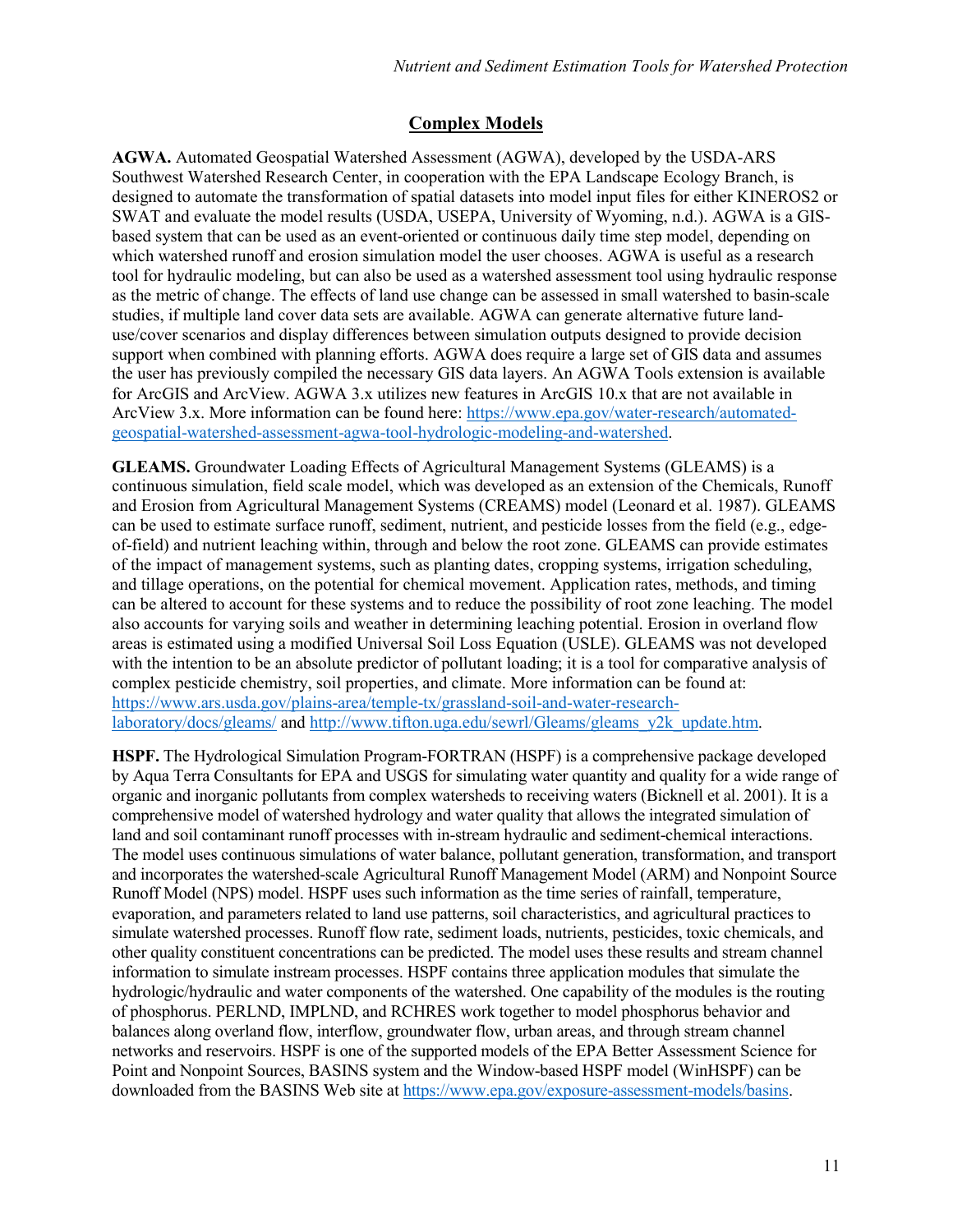In addition, web-based HSPF tools were developed to extend the model's application to urban watersheds with sewer system networks and to areas with flow-modifying BMPs, such as detention basins. The Green Tool represents infiltration-based stormwater control practices while the Gray Tool represents sewer networks and storage-based stormwater control structures. The toolkit can be used in low impact development (LID) modeling applications. More information about HSPF can be found at: [https://www.epa.gov/exposure-assessment-models/hspf.](https://www.epa.gov/exposure-assessment-models/hspf)

**KINEROS2.** Kinematic Runoff and Erosion Model 2 (KINEROS2) is an event-oriented, physicallybased model that describes the processes of interception, infiltration, surface runoff, and erosion from small agricultural and urban watersheds (Woolhiser et al. 1990). The model allows for pipe flow and pond elements, as well as infiltrating surfaces and includes a partially paved element for use in urban area simulation. The model can be used to determine the effects of urban development, small detention reservoirs or lined channels on flood hydrographs and sediment yield. Both splash erosion and hydraulic erosion are simulated and soil and sediment can be distributed into up to five particle size classes. New features in KINEROS2 include an infiltration algorithm that handles a two-layer soil profile and incorporates a new method to redistribute soil water during rainfall interruptions. A detention pond model is also included in the new features and incorporates seepage through the wetted area, rainfall on the pond itself, and initial storage. The open channel algorithm in the model has been extended to allow a compound cross section where one section can differ in parameters from the other. Time varying inflow from external sources can also be included in the model system classes. The model is available from [http://www.tucson.ars.ag.gov/kineros/.](http://www.tucson.ars.ag.gov/kineros/)

LSPC. Loading Simulation Program in C++ (LSPC) is a watershed modeling system that includes streamlined Hydrologic Simulation Program FORTRAN (HSPF) algorithms for simulating hydrology, sediment, and general water quality on land, as well as a simplified stream transport model (Tetra Tech 2009). Land processes for pervious and impervious areas are simulated through water budget, sediment generation and transport, and water quality constituent generation and transport. Sediment production is based on detachment and/or scour from a soil matrix and transport by overland flow in pervious areas. Solids buildup and washoff is simulated for impervious areas. LSPC does not simulate BMPs explicitly; however, the essential functions of BMPs (such as detention, infiltration, and evapotranspiration losses), can be represented in LSPC through separate configuration of land and intermediate channel routing segments. More information can be found at:

[https://cfpub.epa.gov/si/si\\_public\\_record\\_Report.cfm?dirEntryId=75860&CFID=22884508&CFTOKEN](https://cfpub.epa.gov/si/si_public_record_Report.cfm?dirEntryId=75860&CFID=22884508&CFTOKEN=98267566) [=98267566.](https://cfpub.epa.gov/si/si_public_record_Report.cfm?dirEntryId=75860&CFID=22884508&CFTOKEN=98267566) To obtain the model executable files and source codes, contact the EPA lead Tim Wool at [wool.tim@epa.gov.](mailto:wool.tim@epa.gov)

**Opti-Tool.** Stormwater Nutrient Management Optimization Tool (Opti-Tool), developed by Tetra Tech for EPA Region 1, is a spreadsheet-based tool that provides both a planning level and an implementation level analysis to assist stormwater managers in developing technically sound and economically feasible management plans to address stormwater impacts and reduce excessive nutrient loadings (Tetra Tech 2016). The planning level analysis uses BMP performance curves and Excel Solver to identify an optimal solution. The implementation level analysis calls the SUSTAIN (System for Urban Stormwater Treatment and Analysis Integration) dynamic link library to estimate BMP performance and retrieve optimization results to provide cost-effective BMP sizing strategies.

Opti-Tool consists of a Microsoft-Excel platform and external EPA SUSTAIN BMP process and optimization modules. The user interacts with the Excel platform for data input, and can direct Excel to call the SUSTAIN module to estimate BMP performance and provide optimization at a given assessment point in the watershed. The user-friendly tool provides the ability to evaluate options for determining the best mix of structural BMPs in a particular geographic area to achieve quantitative water resource goals. The tool incorporates long-term runoff responses (Hydrologic Response Unit (HRU) time series) for regional climate conditions that are calibrated to regional monitored stormwater data and annual average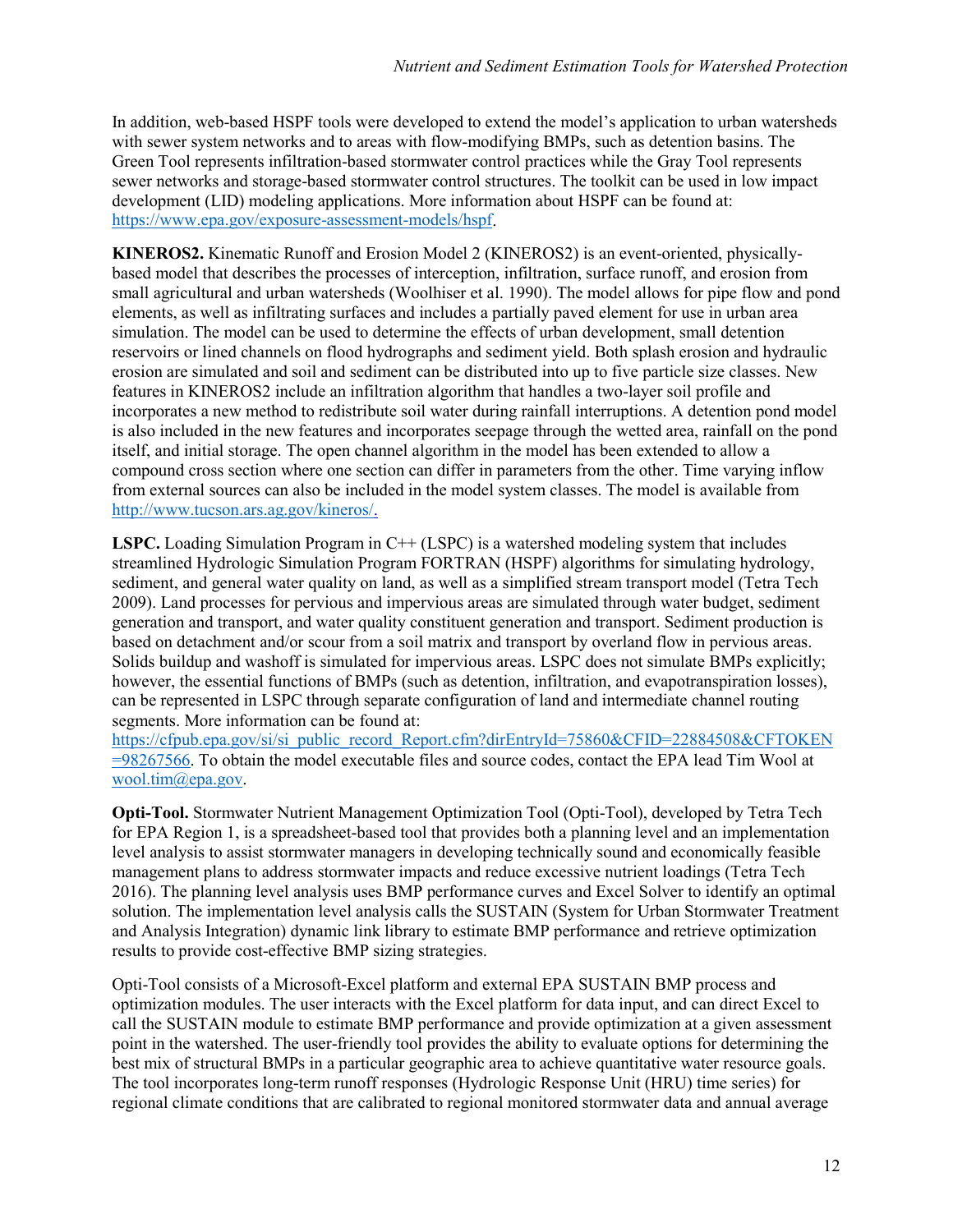load export rates from 9 major land uses. Also, the tool includes regionally representative BMP cost functions and regionally calibrated BMP performance parameters for 4 pollutants including total phosphorus and total nitrogen to calculate long-term cumulative load reductions for a variety of structural controls (Tetra Tech, 2010). Structural controls simulated by the tool include LID and green infrastructure (GI) practices such as infiltration systems, biofiltration and gravel wetlands.

Opti-Tool is designed to provide a flexible and yet consistent platform for local decision-makers and stormwater practitioners to develop and implement technically sound and robust nutrient management plans capable of demonstrating accountable progress and compliance with permit requirements based on TMDLs that include stormwater impacts and excessive nutrient loadings. The default data used in the tool is customized for New England region, but the data can easily be updated to use for any other location outside the New England region. The Opti-Tool package is available to the public at [https://www.epa.gov/npdes-permits/massachusetts-small-ms4-general-permit.](https://www.epa.gov/npdes-permits/massachusetts-small-ms4-general-permit)

**P8-UCM.** Program for Predicting Polluting Particle Passage through Pits, Puddles, and Ponds – Urban Catchment Model (P8-UCM) predicts the generation and transport of stormwater pollutants in urban watersheds (Walker and Walker 2015). Continuous water balance and mass balance calculations are performed on a user-defined system consisting of watersheds, treatment devices (such as runoff storage, treatment areas, and BMPs), particle classes, and water quality components. Simulations are driven by continuous hourly rainfall and daily air temperature time series data. The model simulates pollutant transport and removal in a variety of treatment devices (BMPs), including swales, buffer strips, detention ponds, flow splitters, and infiltration basins, pipes and aquifers. Water quality components include total suspended solids, broken into five size classes, total phosphorus, total Kjeldahl nitrogen, copper, lead, zinc and hydrocarbons. Version 3.5 has been updated to be compatible with Excel versions up to 2013 and Windows 7, 8 or 10. This version also supports the conversion of temperature and precipitation files from Excel formats. This model is available from [http://www.wwwalker.net/p8/.](http://www.wwwalker.net/p8/)

**PRMS.** The Precipitation-Runoff Modeling System is a—modular-design, deterministic, distributedparameter, physical-process watershed model that was developed to evaluate the effects of various combinations of precipitation, climate, and land use on watershed response (Leavesley et al. 2005). Each watershed is divided into hydrologically homogeneous units, based on slope, aspect, elevation, vegetation, soils and precipitation distribution. These units are known as hydrologic response units (HRUs). The response from all HRUs is summed to develop the system response and streamflow. Watershed response can be simulated at both a daily and a storm time scale. Response to normal and extreme rainfall and snowmelt can be simulated to evaluate changes in water-balance relations, flow regimes, flood peaks and volumes, soil-water relations, sediment yields, and ground-water recharge. PRMS was redesigned and is now a component of the USGS Modular Modeling System (MMS), which has a GIS interface. Version 4.0.3 was released in June 2017. A copy of the model can be obtained from [https://wwwbrr.cr.usgs.gov/projects/SW\\_MoWS/PRMS.html.](https://wwwbrr.cr.usgs.gov/projects/SW_MoWS/PRMS.html)

**REMM.** Riparian Ecosystem Management Model (REMM) is a tool to quantify the water quality benefits of riparian buffers (Lowrance et al. 2000). REMM simulates movement and water storage in a processbased two-dimensional water balance. The model simulates the movement of surface and subsurface water, sediment transport and deposition, nutrient transport, sequestration and cycling, and vegetative growth in riparian forest systems on a daily timestep. Each riparian system is comprised of three zones between the field and the waterbody. The zones consist of undisturbed forest, managed forest, and runoff control. Together the three zones include litter, three soil layers, and a plant community with six plant types in two canopy levels. REMM can be used to quantify nitrogen and phosphorus trapping in the riparian buffer zone, to determine buffer effectiveness, to investigate the long-term fate of nutrients in the buffer zones, to evaluate the influence of vegetation type on buffer effectiveness, and to determine the impacts of harvesting on buffer effectiveness. Future modifications include aims to adequately represent variations in riparian slope shape – convergence/divergence, spatial variation in streambank flooding, as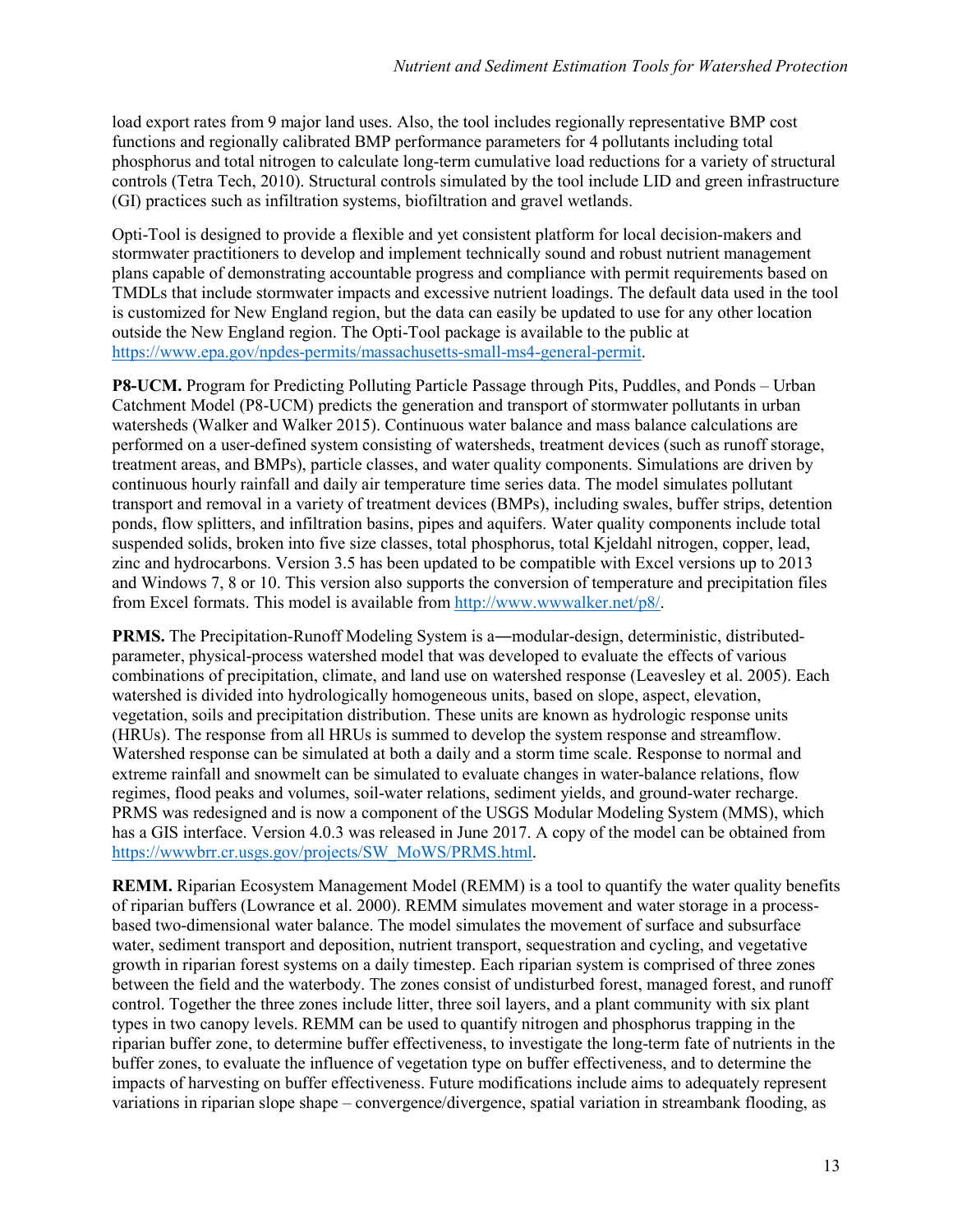well as to include an ArcView interface to incorporate the spatial variability. REMM can be downloaded at: [http://www.tifton.uga.edu/remmwww/.](http://www.tifton.uga.edu/remmwww/)

**RZWQM2.** The Root Zone Water Quality Model, developed by the USDA Agricultural Research Service, is a one-dimensional (vertical in the soil profile) process-based model that simulates the growth of the plant and the movement of water, nutrients and pesticides over, within and below the crop root zone within an agricultural cropping area [\(USDA RZWQM website\)](https://www.ars.usda.gov/plains-area/fort-collins-co/center-for-agricultural-resources-research/rangeland-resources-systems-research/docs/system/rzwqm/). RZWQM2 (Ma et al. 2012) is the revised and enhanced version of the model, which was developed to include the DSSAT 4.0 Cropping System Models with the cooperation of the University of Georgia and DSSAT modeling group. RZWQM2 has a quasi-two-dimensional macro pore/lateral flow component. The primary function of the model is to assess the effects of alternative agricultural management strategies on nitrate and pesticide loading to groundwater, and by extension the nonpoint source runoff loading to surface waters. Tile drainage can be simulated. Alternative management strategies in the model include conservation plans, tillage and residue practices, crop rotation, planting data and density, and irrigation, fertilizer and pesticide application, amount and timing. Six sub-processors represent physical processes (hydraulic, infiltration, chemical transport during infiltration and runoff, soil heat flow, etc.), plant growth processes (carbon dioxide assimilation, carbon allocation, dark respiration, mortality, root growth, etc.), soil chemical processes (soil pH, solution concentrations of ions, and adsorbed cations on the exchange complex), nutrient processes ( carbon and nitrogen transformation – mineralization, nitrification, immobilization, denitrification and volatilization), pesticide processes (pesticide fate, transformation, degradation, etc.) and management processes (tillage practices and the impacts on surface roughness, soil bulk density; fertilizer, pesticide and manure applications; crop planting, irrigation schedules and BMP algorithms for dynamic nitrogen-rate determination). The Generic Crop Growth model is parameterized to simulate corn, soybean and wheat fields, however, users may parameterize their own generic crop. The DSSAT Cropping System Models simulate growth and development of 23 crop species with many varieties each. Frozen soil dynamics are not represented. A copy of the model can be obtained from [https://www.ars.usda.gov/plains-area/fort-collins-co/center-for-agricultural-resources-research/rangeland](https://www.ars.usda.gov/plains-area/fort-collins-co/center-for-agricultural-resources-research/rangeland-resources-systems-research/docs/system/rzwqm/)[resources-systems-research/docs/system/rzwqm/.](https://www.ars.usda.gov/plains-area/fort-collins-co/center-for-agricultural-resources-research/rangeland-resources-systems-research/docs/system/rzwqm/)

**SPARROW.** SPAtially Referenced Regression On Watershed attributes (SPARROW) is an empirical, regression-based model using mass balance calculations to relate in-stream water quality measurements to spatially referenced characteristics of watersheds (Smith et al. 1997). Riverine pollutant loading rate predictions can be made for sediment, nutrients and other contaminants. Pollutants can be simulated at different spatial scales, depending on the level of detail in the datasets, and different temporal scales, either annually or for a user-defined modeling period. National level datasets such as RF1 (stream reach file), NLCD (USGS land use/land cover) and STATSGO (NRCS soil data) can be used. Estimates of pollutant loads and fate/transport characteristics are somewhat coarse due to the use of national and regional water quality datasets to develop the statistical relationship between stream processes and the model outputs. More information can be found here[: https://water.usgs.gov/nawqa/sparrow/.](https://water.usgs.gov/nawqa/sparrow/)

**SUSTAIN.** System for Urban Stormwater Treatment and Analysis Integration (SUSTAIN) is a decision support system to facilitate selection and placement of BMPs and LID techniques at strategic locations in urban watersheds (Shoemaker, et. al., 2009). Tetra Tech designed and developed the tool for the EPA, Office of Research and Development (ORD). SUSTAIN was designed for use by watershed and stormwater practitioners to develop, evaluate, and select optimal BMP combinations at various watershed scales on the basis of cost and effectiveness at protecting source waters and meeting water quality goals. SUSTAIN is a tool for answering the following questions: (1) How effective are BMPs in reducing runoff and pollutant loadings? (2) What are the most cost-effective solutions for meeting objectives? and (3) Where, what type, and how big should BMPs be?

Various practitioners, municipalities, and watershed groups at the regional and local levels can use SUSTAIN to address a variety of stormwater management planning questions on: (1) developing TMDL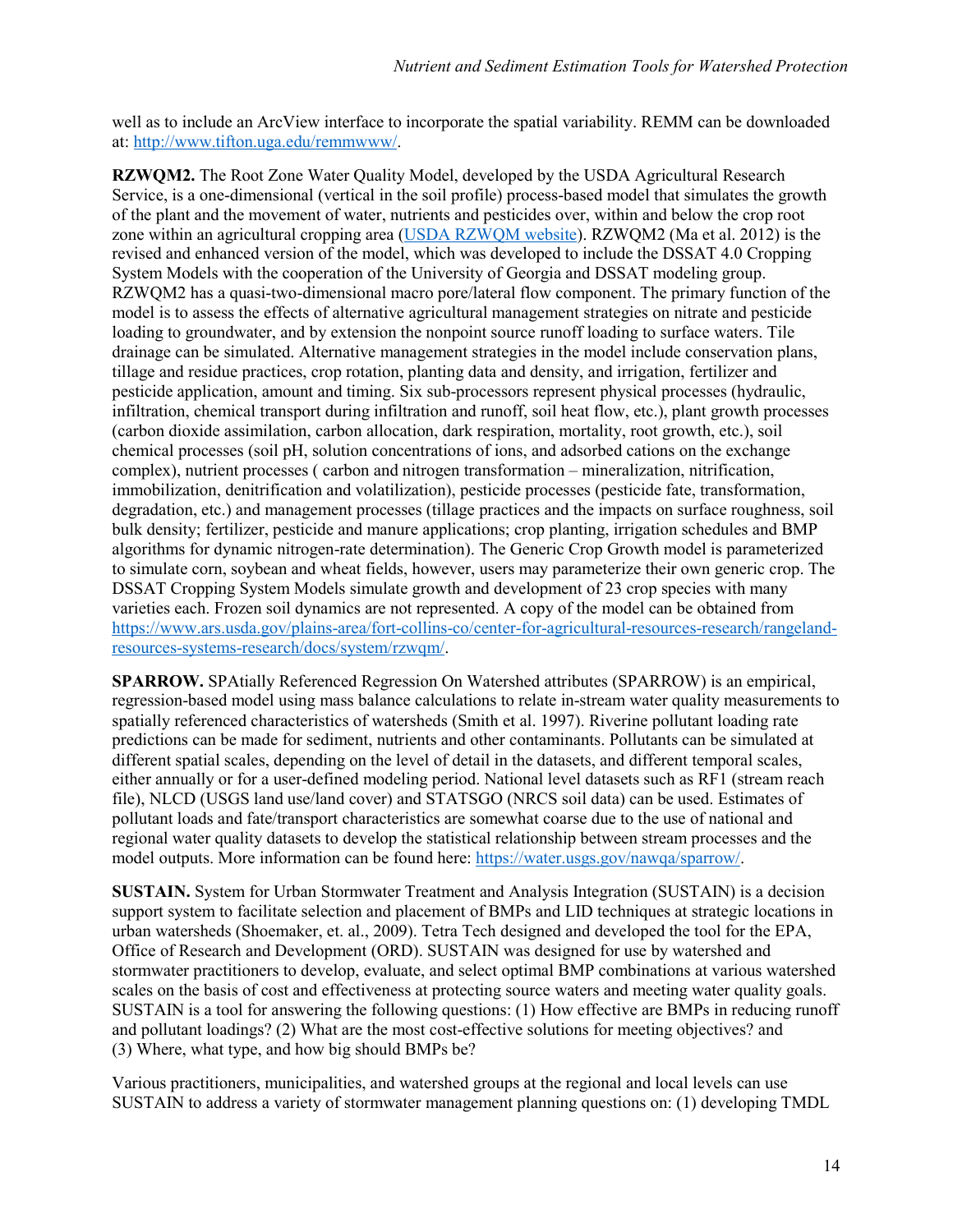implementation plans, (2) identifying management practices to achieve pollutant reductions in an area under an MS4 stormwater permit, (3) determining upstream source control strategies for reducing volume and peak flows to CSO systems, and (4) evaluating the benefits of distributed BMP implementation on water quantity and quality in urban streams. SUSTAIN has seven key components: framework manager with ArcGIS 9.3 interfaces, BMP siting tool, land module, BMP module, conveyance module, optimization module, and post-processor. They are integrated under a common ArcGIS platform. SUSTAIN supports evaluation of BMP placement at multiple scales from a few city blocks to large watersheds. SUSTAIN provides a public domain tool that incorporates the best available research that could be practically applied to decision making including the tested algorithms from SWMM, HSPF, and other BMP modeling techniques. Linking those methods into a seamless system provides a balance between computational complexity and practical problem solving. The modular approach used in SUSTAIN facilitates updates as new solutions become available. The software and the technical reports (Shoemaker, et. al., 2009, 2012, and 2013) are available for download at: [http://www.epa.gov/water](http://www.epa.gov/water-research/system-urban-stormwater-treatment-and-analysis-integration-sustain)[research/system-urban-stormwater-treatment-and-analysis-integration-sustain.](http://www.epa.gov/water-research/system-urban-stormwater-treatment-and-analysis-integration-sustain)

**SWAT.** The Soil and Water Assessment Tool (SWAT) is a river basin or watershed scale model that can be used to predict the impact of land management practices on water, sediment and agricultural chemical yields in complex watersheds with varying soils, land use and management conditions over long periods of time (Neitsch et al. 2011). The model is continuous, physically-based, and requires specific information about weather, soil properties, topography, vegetation, and land management practices occurring in the watershed. The physical processes associated with water movement, sediment movement, crop growth, nutrient cycling, etc. are directly modeled by SWAT using this input data. The model offers many agricultural BMPs and practices, but limited urban BMPs. Current urban BMPs include detention basins, infiltration practices, vegetative filter strips, street sweeping, and wetlands. SWAT is one of the supported models of EPA BASINS 4.1 system. The model can be downloaded at [http://swatmodel.tamu.edu.](http://swatmodel.tamu.edu/)

**SWMM.** The EPA Storm Water Management Model (SWMM) is a comprehensive watershed model which is widely used for analysis of water quality and quantity problems related to stormwater runoff, combined sewers, sanitary sewers, and other drainage systems in urban areas, with many applications in non-urban areas as well, including floodplain hydraulics and analysis (Rossman 2015). SWMM simulates hydrographs and pollutographs (concentration vs. time) at any point in the drainage system. Rainfall/runoff simulation is accomplished by the nonlinear reservoir approach. The lumped storage scheme is applied for soil/groundwater modeling. For impervious areas, a linear formulation is used to compute daily/hourly increases in particle accumulation. For pervious areas, a modified USLE determines sediment load. SWMM can be used to evaluate the effectiveness of BMPs for reducing wet weather pollutant loadings, reduction in dry-weather buildup due to street cleaning, reduction in constituent concentration through treatment in storage units or by natural processes in pipes and channels, and designing control strategies for minimizing combined sewer overflows. SWMM is available for download at[: https://www.epa.gov/water-research/storm-water-management-model-swmm.](https://www.epa.gov/water-research/storm-water-management-model-swmm) The updated model allows engineers and planners to accurately represent any combination of LID controls within an area to evaluate their effectiveness in regard to stormwater and combined sewer overflow management.

**TBET.** Texas Best Management Practice Evaluation Tool (TBET) is a simplified graphic user interface for SWAT and developed for field-scale application in Texas (White and Harmel 2012). TBET is an input/output interpreter that uses a simpler version of SWAT that predicts mean annual runoff, sediment, nitrogen, and phosphorus losses from agricultural fields under various agricultural BMP scenarios and conservation practices. Each farm is limited to 10 fields, and each field is limited to 3 soil types. Internal databases account for local climate, soils, topography, and management. The most recent version of the tool can be downloaded: [https://nlet.brc.tamus.edu/Home/Other.](https://nlet.brc.tamus.edu/Home/Other) More information can be found: [https://nlet.brc.tamus.edu/data/Other/Users%20Manual.pdf.](https://nlet.brc.tamus.edu/data/Other/Users%20Manual.pdf)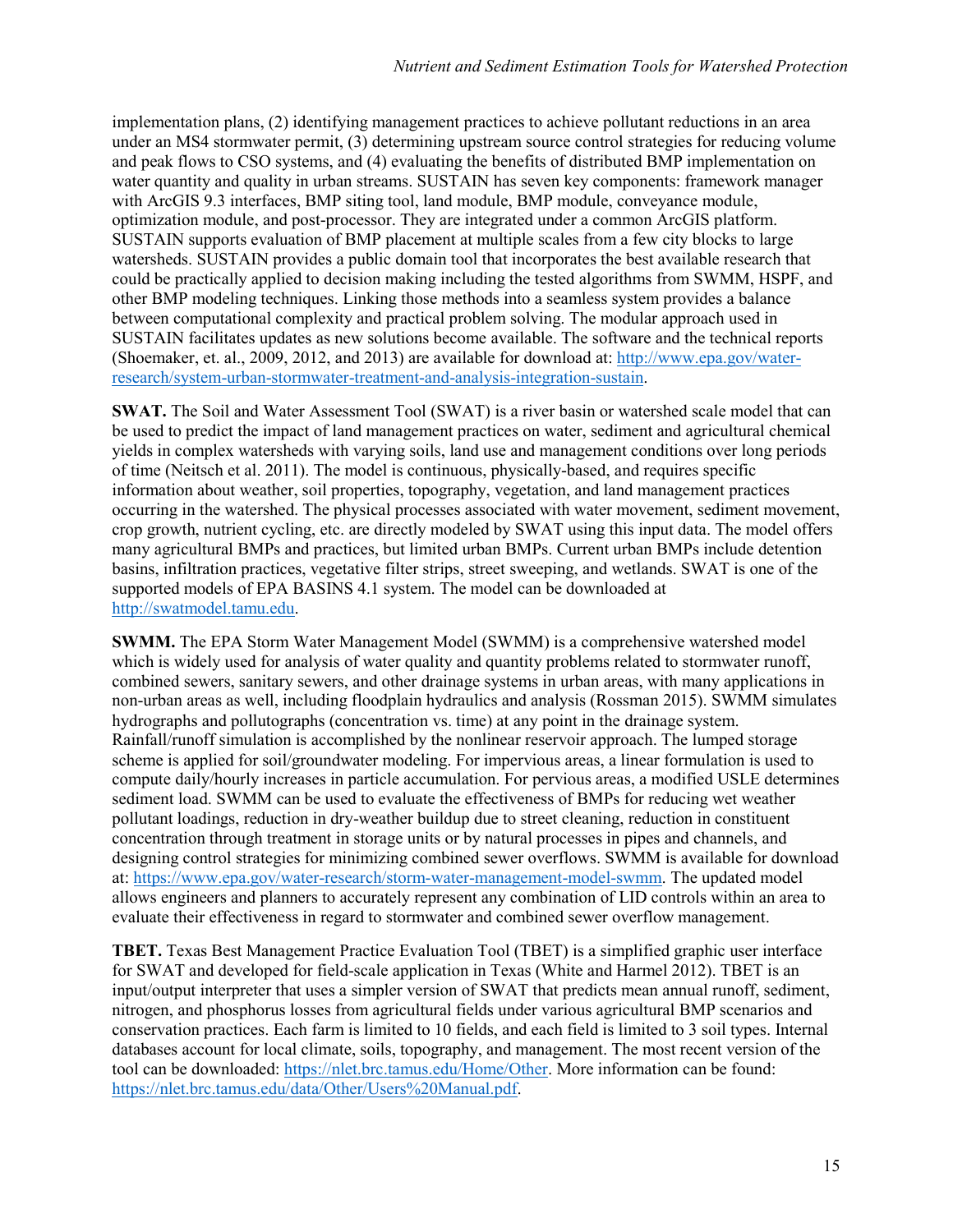**WEPP.** The Watershed Erosion Prediction Project (WEPP) is a process-based, distributed parameter, continuous simulation model that can be used to estimate soil erosion and sediment delivery from hillslope profiles, as well as for simulation of the hydrologic and erosion processes on small watersheds (USDA Agricultural Research Service 1995). Processes considered in hillslope profile model applications include rill and inter-rill erosion, sediment transport and deposition, infiltration, soil consolidation, residue and canopy effects on soil decomposition, percolation, evaporation, transpiration, snow melt, frozen soil effects on infiltration and erodibility, climate, tillage effects on soil properties, effects of soil random roughness, and contour effects including potential overtopping of contour ridges. In watershed applications, the model allows linkage of hillslope profiles to channels and impoundments. The latest version of the WEPP model including a Windows version and related utilities (e.g., climate generator) can be downloaded from [http://www.ars.usda.gov/Research/docs.htm?docid=10621.](http://www.ars.usda.gov/Research/docs.htm?docid=10621) Simpler and web-based versions of the WEPP model mainly targeted for specific BMPs in forests are also available on the Web site. Version 2012.8 of the model includes updates such as new channel routing code, water balance updates involving tile drainage, additional frozen soil hydraulic conductivity factors, and fixed model bugs.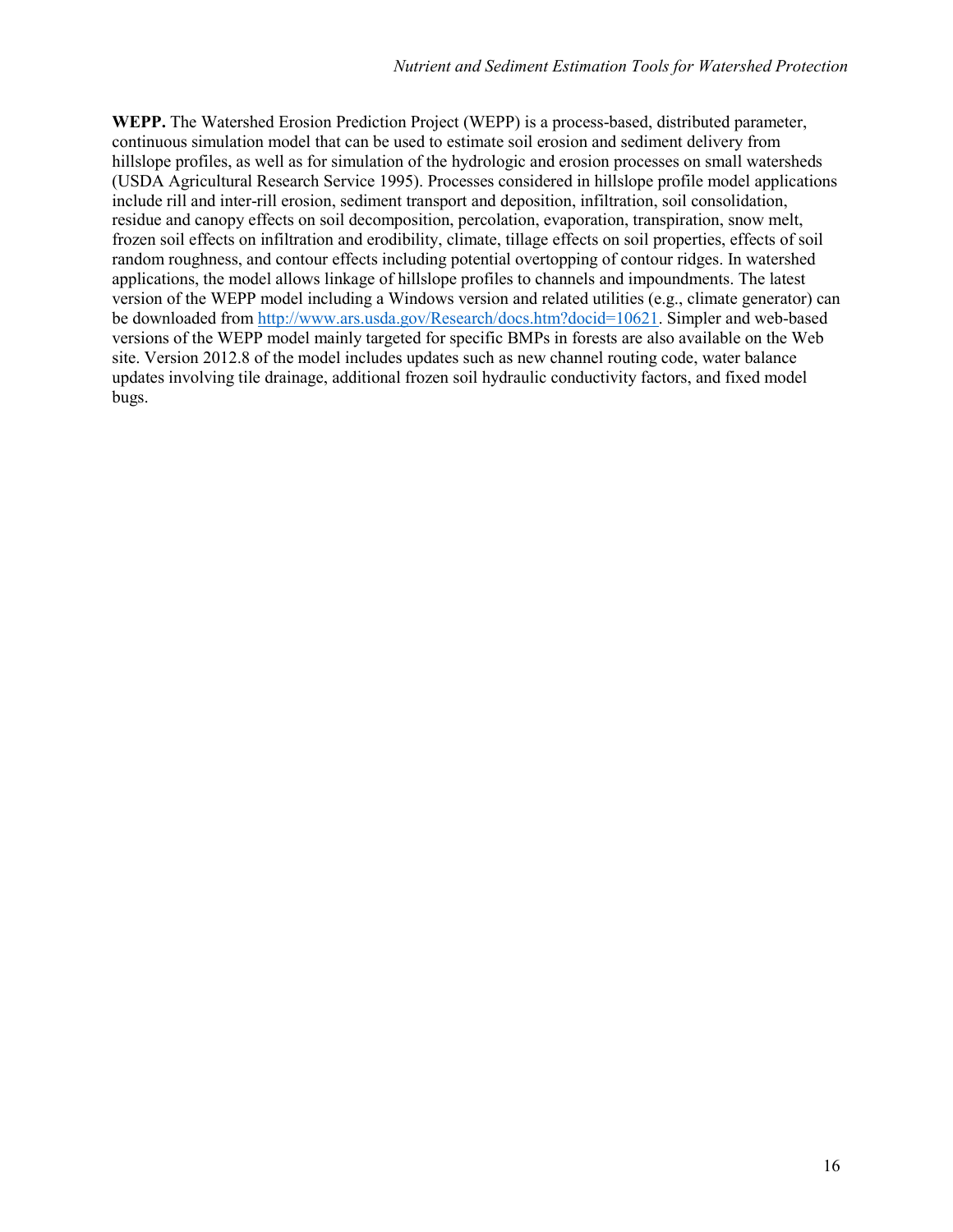#### **Watershed Modeling Systems**

**BASINS.** Better Assessment Science Integrating point and Nonpoint Sources (BASINS) is a multipurpose environmental analysis system designed for watershed and water quality-based studies. BASINS works with a GIS framework and consists of: (1) national databases; (2) assessment tools; (3) a watershed delineation tool; (4) classification utilities; (5) characterization reports; (6) watershed loading and transport models HSPF and SWAT; (7) a simplified GIS-based model (PLOAD) that estimates annual average nonpoint source pollutant loads; (8) the Automated Geospatial Watershed Assessment (AGWA) tool, a GIS-based hydrologic modeling tool; and (9) the Parameter Estimation (PEST) tool for model calibration. BASINS has the flexibility to perform simple watershed-level screening analysis or detailed water quality modeling. Unlike previous versions, BASINS 4.0 runs on non-proprietary, open source GIS system architecture. However, v4.0 does not include linkages to AGWA and SWAT models. Versions 3.1 and 4.0 can coexist in the same folder and still function properly. BASINS version 4.1 is built upon the latest stable version of the open-source MapWindow GIS. The interface of BASINS 4.1 has changed from BASINS 4.0, however, the functions remain the same. BASINS 4.1 also includes updated watershed delineation tools that use version 5 of Terrain Analysis Using Digital Elevation Model (TauDEM) from Utah State University. The newest version of BASINS also uses DFLOW, a tool to estimate design stream flows for use in water quality studies. The latest version of BASINS can be downloaded fro[m https://www.epa.gov/exposure-assessment-models/basins.](https://www.epa.gov/exposure-assessment-models/basins)

**TMDL Modeling Toolbox.** The TMDL Modeling Toolbox is a collection of models, tools and databases used in the development of Total Maximum Daily Loads (TMDLs). The Toolbox provides the capability to more readily integrate watershed loading models with receiving water applications. Although each model is a stand-alone application, the Toolbox provides an exchange of information between the models through common linkages. Models and tools included in the Toolbox are the Gray Tool, the Green Tool, Desktop HDFT, HDFT Web Version, and HSPF. More information about the Toolbox can be found at: [https://www.epa.gov/sites/production/files/2015-10/documents/toolbox-overview.pdf.](https://www.epa.gov/sites/production/files/2015-10/documents/toolbox-overview.pdf) The Toolbox can be accessed at [https://www.epa.gov/exposure-assessment-models/tmdl-models-and-tools.](https://www.epa.gov/exposure-assessment-models/tmdl-models-and-tools)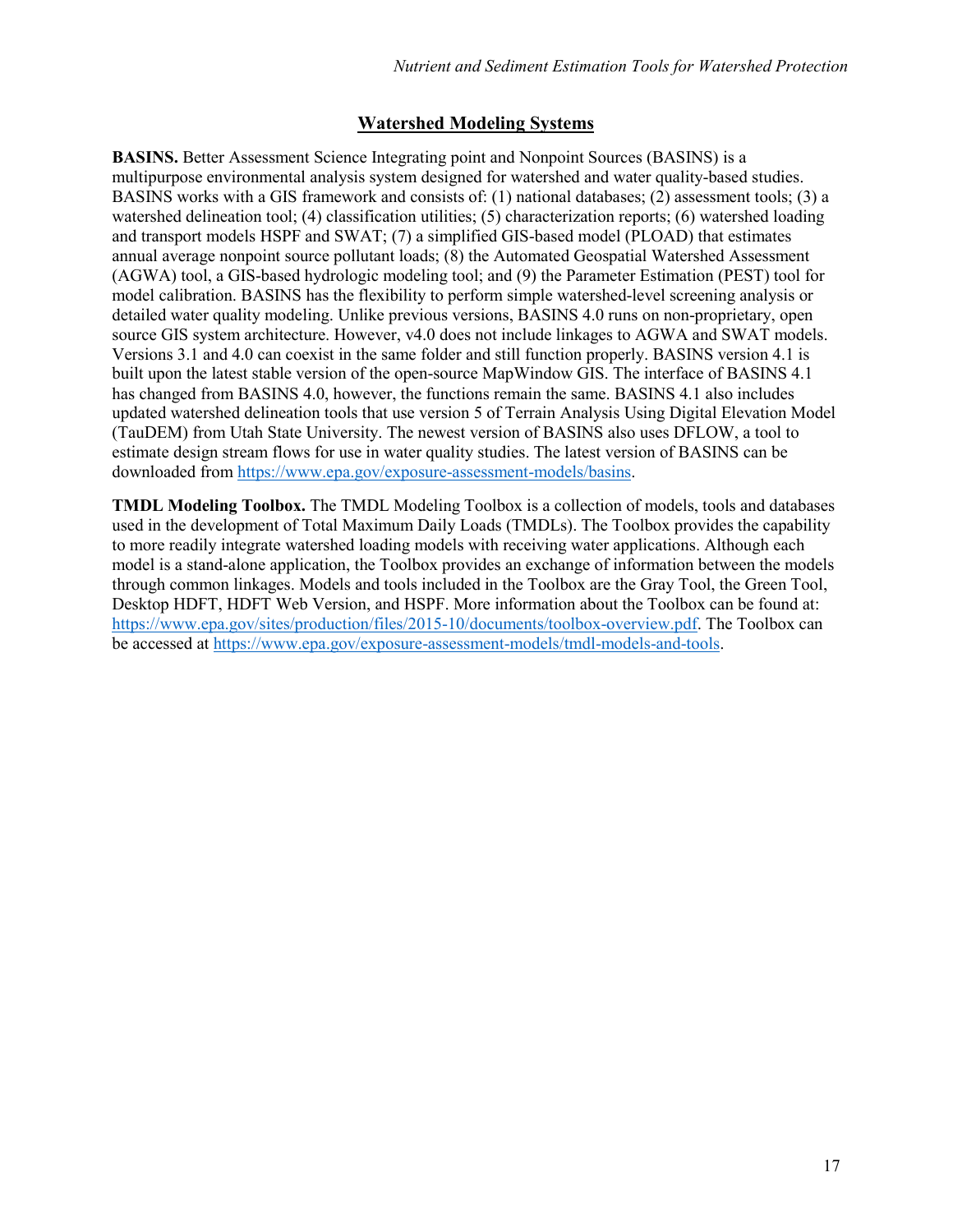#### **References**

Bicknell, B.R., J.C. Imhoff, J.L. Kittle, Jr., T.H. Jobes, and A.S. Donigian, Jr. 2001. *Hydrological Simulation Program – FORTRAN (HSPF) Version 12 User's Manual.* Prepared for U.S. Geological Survey, Hydrologic Analysis Software Support Program, Reston, VA and U.S. Environmental Protection Agency, Office of Research and Development, Athens, GA. Prepared by AQUA TERRA Consultants, Mountain View, CA.

Binger, R.L., F.D. Theurer, and Y. Yuan. 2015. AnnAGNPS Technical Processes Documentation Version 5.4.

Chesapeake Bay Program. 2017. *Chesapeake Assessment and Scenario Tool (CAST) Version 2017*. Chesapeake Bay Program Office. [http://cast.chesapeakebay.net/About.](http://cast.chesapeakebay.net/About)

Evans, B.M. and K. J. Corradini. 2016. *MapShed Version 1.5 Users Guide*. Prepared for Penn State Institutes of Energy and the Environment. University Park, PA.

Evans. B.M., D.W. Lehning, K.J. Corradini, G.W. Petersen, E. Nizeyimana, J.M. Hamlett, P.D. Robillard, R.L. Day. 2002. A comprehensive GIS-based modelling approach for predicting nutrient loads in watersheds. *Journal of Spatial Hydrology*. 2(2).

Foster, G. R., L. J. Lane, J. D. Nowlin, J. M. Laflen, and R. A. Young. 1980. A model to estimate sediment yield from fieldsize areas: Development of model. In *CREAMS: A Field-Scale Model for Chemicals, Runoff, and Erosion from Agricultural Management Systems*, 36-64. W. G. Knisel, ed. Conservation Research Report No. 26. Washington, D.C.: USDA Science and Education Administration.

Gassman, P.W., J.R. Williams, X. Wang, A. Saleh, E. Osei, L. Hauck, C. Izaurralde, and J. Flowers. 2010. The Agricultural Policy Environmental Extender (APEX) Model: An emerging tool for landscape and watershed environmental analyses. Technical Report. Center for Agricultural and Rural Development, Iowa State University, Ames, Iowa. Published in the *American Society of Agricultural and Biological Engineers ISSN 2151-0032*, Vol. 53(3):711-740.

Gowda, P. H., B. J. Dalzell, and D. J. Mulla. 2007. Model-based nitrate TMDLs for two agricultural watersheds of southeastern Minnesota. *Journal of the American Water Resources Association*. 43(1):1-10.

Granato, G.E. 2013. Stochastic empirical loading and dilution model (SELDM) version 1.0.0. *U.S. Geological Survey Techniques and Methods, Book 4*, Chapter C3, pp.112.

Haith, D.A. and L.L. Shoemaker. 1987. Generalized watershed loading functions for stream flow nutrients. *Water Resources Bulletin*. 23(3):471-478.

Knisel, W. G., R. A. Leonard, and F. M. Davis. 1993. *The GLEAMS Model Plant Nutrient Component: Part I: Model Documentation*. Tifton, Ga.: University of Georgia, Department of Agricultural Engineering.

Leavesley, G.H., S. L. Markstrom, R. J. Viger, and L. E. Hay (2005), USGS Modular Modeling System (MMS) - Precipitation-Runoff Modeling System (PRMS) MMS-PRMS, in Singh, V., and Frevert, D., eds., *Watershed Models*. Boca Raton, FL, CRC Press, p. 159-177.

Leonard, R. A., W. G. Knisel, and D. A. Still. 1987. GLEAMS: Groundwater loading effects of agricultural management systems. *Trans. ASAE* 30(5):1403-1418.

Lim, K.J., Engel, B.A., Kim,Y., Bhaduri, B. and J. Harbor. 1999. Development of the Long Term Hydrologic Impact Assessment (L THIA) WWW Systems. *Soil Conservation Organization Meeting, May 24-29, 1999*. p.1018-1023.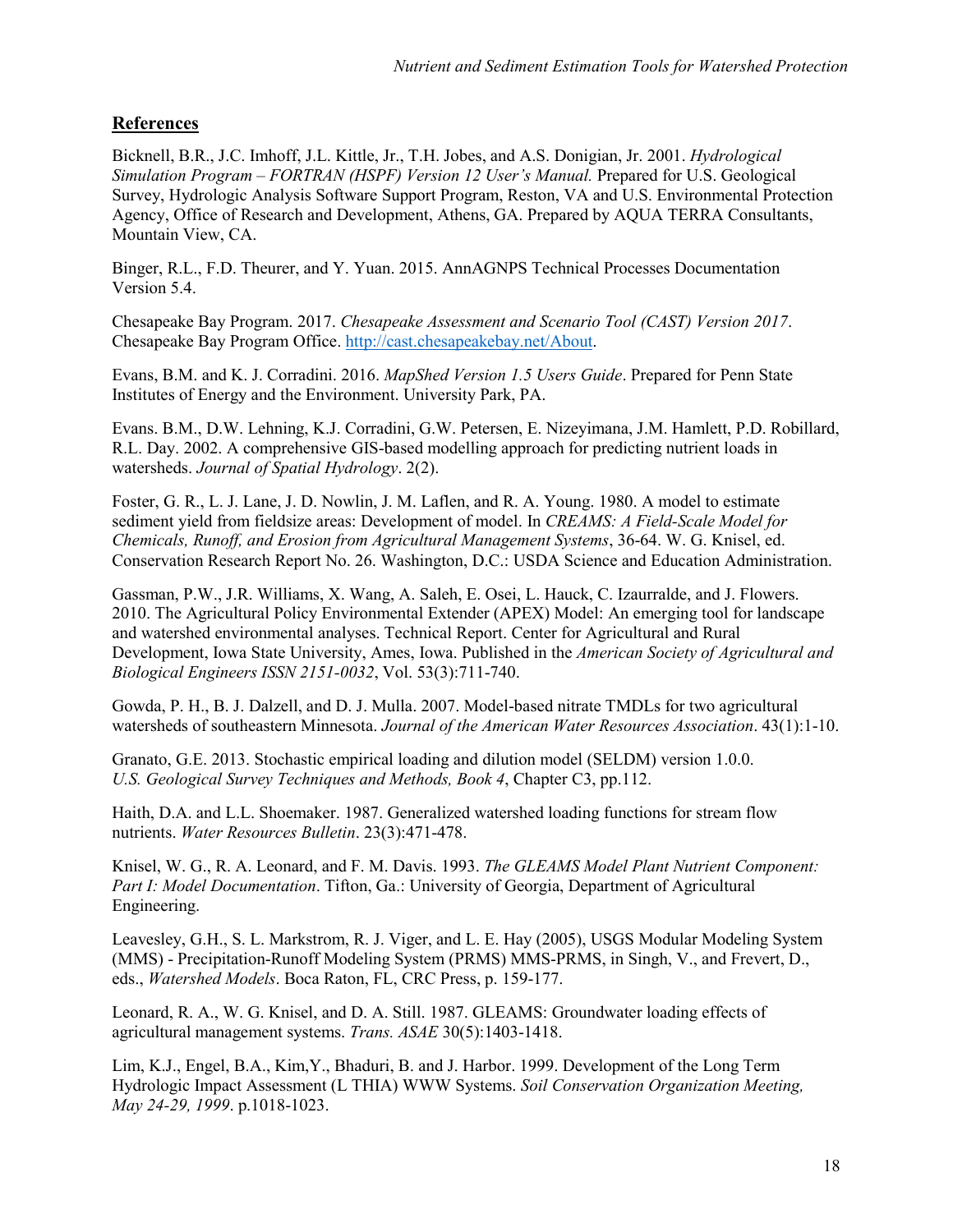Lowrance, R., L.S. Altier, R.G. Williams, S.P. Inamdar, J.M. Sheridan, D.D. Bosch, R.K. Hubbard, and D.L. Thomas. 2000. REMM: The Riparian Ecosystem Management Model. *Journal of Soil and Water Conservation*. 55(1):27-34.

Ma, L., L.R. Ahuja, B.T. Nolan, R.W. Malone, T.J. Trout and Z. Qi. 2012. Root zone water quality model (RZWQM2): model use, calibration, and validation. *Transactions of the ASABE*. 55(4): 1425-1446.

MDEQ (Michigan Department of Environmental Quality). 1999. Pollutants Controlled Calculation and *Documentation for Section 319 Watersheds Training Manual*. Lansing, MI.

Neitsch, S.L., J.G. Arnold, J.R. Kiniry, J.R. Williams. 2011. *Soil and Water Assessment Tool Theoretical Documentation Version 2009*. Texas Water Resources Institute Technical Report No. 406. Texas A&M University System, College Station, TX.

Park, Y.S., K.J. Lim, L. Theller, and B.A. Engel. 2013. *L-THIA GIS Manual*. Department of Agricultural and Biological Engineering, Purdue University.

Rossman, L.A. 2015. *Storm Water Management Model User's Manual Version 5.1*. U.S. Environmental Protection Agency, Office of Research and Development, National Risk Management Laboratory. Cincinnati, OH.

Saleh, A. O. Gallego, and E. Osei. 2015. Evaluating Nutrient Tracking Tool and Simulated Conservation Practices. *Journal of Soil and Water Conservation*. 70(5):115A-120A.

Saleh, A., O. Gallego, E. Osei, H. Lal, C. Gross, S. McKinney, and H. Cover. 2011. Nutrient Tracking Tool –a user-friendly tool for calculating nutrient reductions for water quality trading. *Journal of Soil and Water Conservation*. 66(6):400-410.

Schueler, T. 1987. *Controlling Urban Runoff: A Practical Manual for Planning and Designing Urban BMPs*. Metropolitan Washington Council of Governments. Washington, DC.

Sharpley, A.N. and J.R. Williams, eds. 1990. *EPIC- Erosion/Productivity Impact Calculator: 1 Model Documentation*. U.S. Department of Agriculture Technical Bulletin No. 1768. Agricultural Research Service.

Shoemaker, L., J. Riverson, K. Alvi, J. X. Zhen, R. Murphy, B. Wood. 2013. *Stormwater Management for TMDLs in an Arid Climate: A Case Study Application of SUSTAIN in Albuquerque, New Mexico*. EPA/600/R-13/004. U.S. Environmental Protection Agency, Water Supply and Water Resources Division, National Risk Management Research Laboratory, Cincinnati, OH.

Shoemaker, L., J. Riverson, K. Alvi, J. X. Zhen, and R. Murphy. 2012. *Report on Enhanced Framework (SUSTAIN) and Field Applications to Placement of BMPs in Urban Watersheds*. EPA/600/R-11/144. U.S. Environmental Protection Agency, Washington, DC.

Shoemaker, L., J. Riverson, K. Alvi, J. X. Zhen, S. Paul, and T. Rafi. 2009. *SUSTAIN—A Framework for Placement of Best Management Practices in Urban Watersheds to Protect Water Quality*. EPA/600/R-09/095. U.S. Environmental Protection Agency, Washington, DC.

Skaggs, R. W. 1980. *A Water Management Model for Artificially Drained Soils*. Tech. Bulletin No. 267. Raleigh, N.C.: North Carolina State University, North Carolina Agricultural Research Service.

Smith, R.A., G.E. Schwarz, and R.B. Alexander. 1997. Regional interpretation of water quality monitoring data. *Water Resources Research*. 33(12):2781-2798.